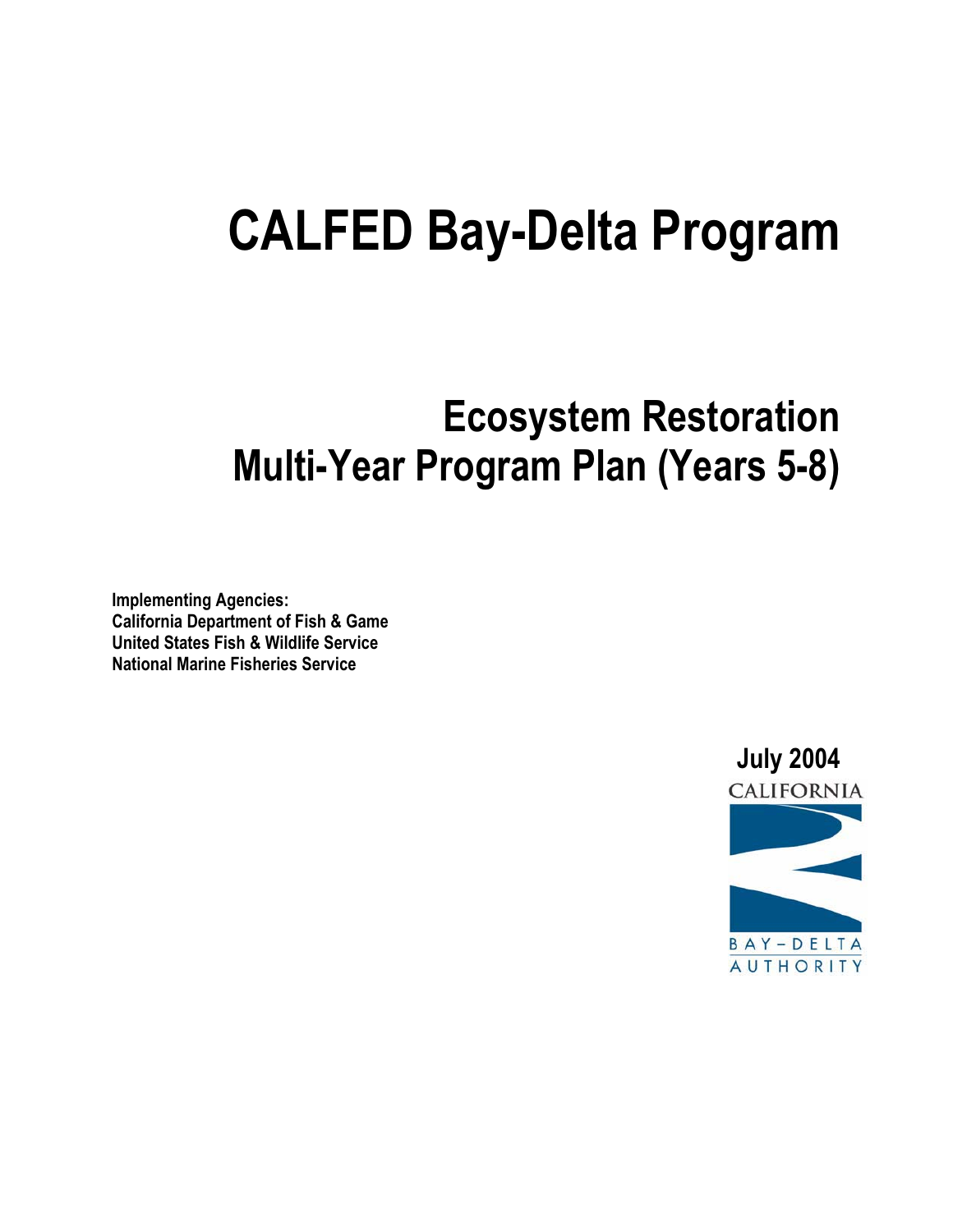The CALFED Programmatic Environmental Impact Statement/Report (PEIS/R) identified six strategic goals for ERP to meet over the 30-year course of the Bay-Delta Program. Strategic goals broadly define the scope and purpose of the ERP and provide the basis for a vision of a restored Bay-Delta system. These strategic goals guided how strategic objectives and targets were developed and are used to evaluate proposed restoration actions. These goals are unlikely to change as the program is implemented. Strategic objectives are listed for each goal. Strategic objectives, used to assess progress in achieving the ERP goals, also are unlikely to change over time. Strategic objectives were used to develop and organize targets and programmatic actions. Targets are qualitative or quantitative statements of a strategic objective, and as such are designed to be more flexible than the strategic objective and will change as new information and progress indicates the need for change. Targets reflect the adaptive management principle, that is, as new information is developed, targets may change—adapt—to achieve the objective or goal. Actions are those measures designed to meet the specific target; actions are also subject to adaptive management and can change to meet the target. Currently, there are more than 300 targets and 600 programmatic actions described for the ERP. For more information about ERP's strategic goals, objectives, targets and programmatic actions, please see the Ecosystem Restoration Program Plan, Volume III, of the CALFED PEIS/R. (Available at http://calwater.ca.gov/Programs/EcosystemRestoration/EcosystemVol3Restoration Plan.shtml)

The Record of Decision for the CALFED PEIS/R (ROD) (available at http://calwater.ca.gov/Archives/General Archive/RecordOfDecision2000.shtml) incorporated 119 milestones contained in the endangered species programmatic biological opinions and Natural Community Conservation Plan Approval for the CALFED Program. The milestones, developed primarily from targets or actions in the ERP Plan and Water Quality Program (WQP) Plan, were those actions the fish and wildlife agencies expected would be implemented during Stage 1 (the first seven years of the 30-year program) to achieve CALFED's conservation goals.

The ERP has both a long and short-term approach to reviewing and revising targets, actions and milestones. The long-term approach is part of the ERP's regional planning effort, such as the Delta Regional Ecosystem Restoration Implementation Plan (DRERIP). Work on DRERIP includes convening panels of experts to help examine the ERP's actions, targets, and milestones for the Delta; this process includes review by the ERP Science Board and ERP Implementing Agencies (California Department of Fish and Game, U.S. Fish and Wildlife Service, and National Marine Fisheries Service [NOAA Fisheries]) as well as opportunity for public and stakeholder input through public workshops and the DRERIP webpage (http://www.delta.dfg.ca.gov/erpdeltaplan/). The regional planning process will be the primary forums for revising ERP targets. The regional planning processes take time; the DRERIP alone will take nearly two years to complete in part due to the ERP's commitment to scientific integrity and the subsequent rigorous scientific review that proposed actions are undergoing.

The short-term approach to revising and reviewing targets is part of the Implementing Agencies' assessment of progress toward achieving milestones and the efficacy of the Environmental Water Account (EWA). This assessment is for the reinitiation of consultation for the Bay-Delta Program, as established in the ROD. To ensure that the ERP is being implemented in a manner and to an extent sufficient to sustain programmatic FESA, CESA, and NCCPA compliance for all CALFED Program elements, Implementing Agency and BDA staffs are compiling information on projects funded by CALFED (i.e., which milestones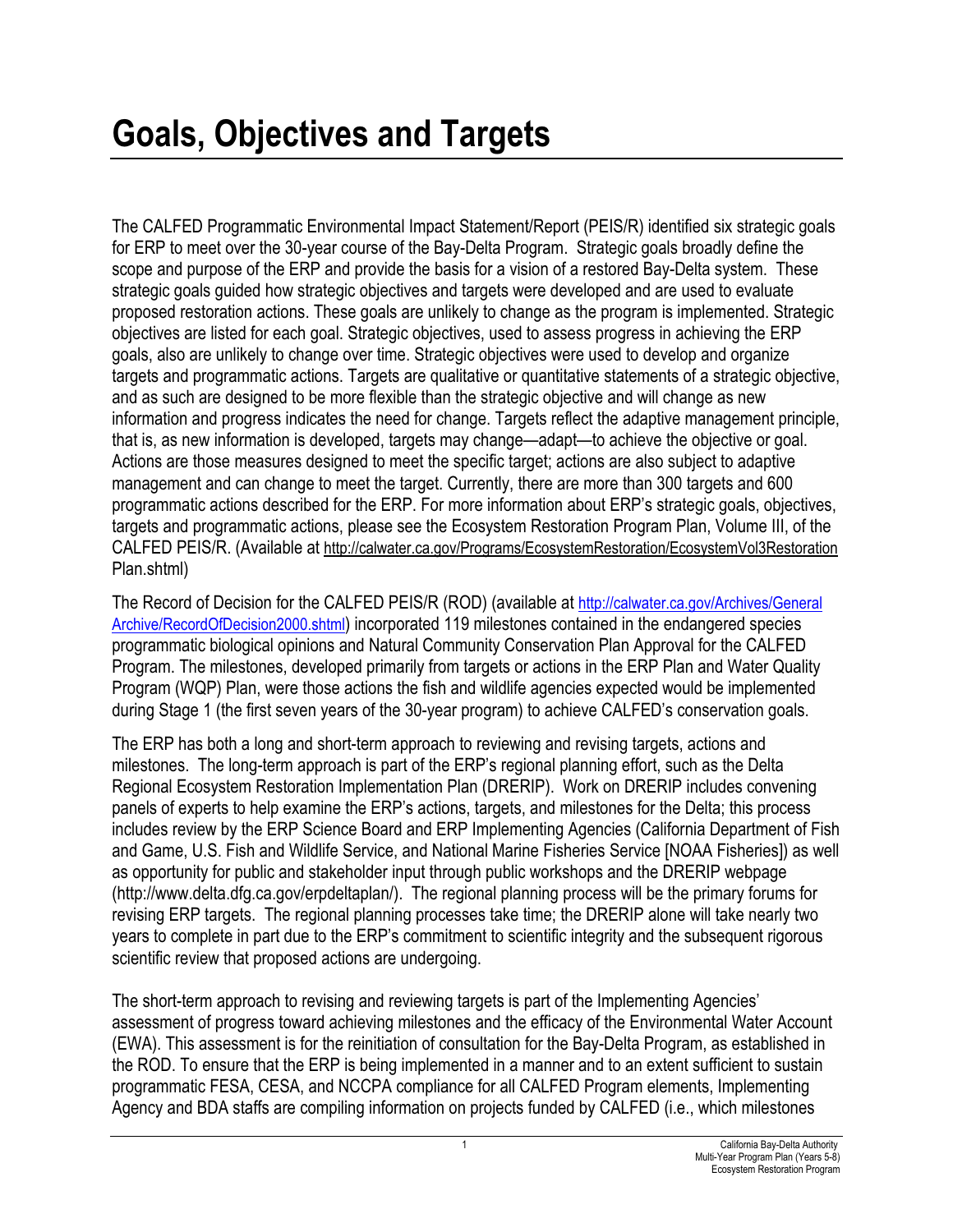were addressed by each project, and accomplishments of each project). A "big picture" synthesis of milestone achievements, including a description of the current trajectory and our intentions to complete unfinished milestones will be part of the assessment. The milestones assessment activity will involve input and recommendations by the ERPSB and also will involve stakeholders through the BDPAC Ecosystem Restoration Subcommittee. While the results of the milestones assessment are not yet available, information from the assessment process likely will help in setting priorities for proposal solicitations in fall 2004 and subsequent years. The milestones assessment is expected to be completed by late spring 2004.

The commitment to meet the milestones and targets outlined for Stage 1 exists among the ERP Implementing Agencies and the Authority, but responsible planning calls for a reexamination of timelines in light of current fiscal constraints. The results of the milestones assessment, for example, will be helpful in determining potential changes in timelines and in developing project priorities.

The following table shows the ERP Strategic Goals and Objectives.

| <b>CALFED Ecosystem Restoration Strategic Goals and Objectives</b>                                                                                                                                                                                                                                                                                                                                                                                                                                                                                                                                                                                                                                                                             |
|------------------------------------------------------------------------------------------------------------------------------------------------------------------------------------------------------------------------------------------------------------------------------------------------------------------------------------------------------------------------------------------------------------------------------------------------------------------------------------------------------------------------------------------------------------------------------------------------------------------------------------------------------------------------------------------------------------------------------------------------|
|                                                                                                                                                                                                                                                                                                                                                                                                                                                                                                                                                                                                                                                                                                                                                |
| Goal 1: Endangered and Other At-risk Species and Native Biotic Communities                                                                                                                                                                                                                                                                                                                                                                                                                                                                                                                                                                                                                                                                     |
| Achieve recovery of at-risk native species dependent on the Delta and Suisun Bay as the first step toward establishing<br>large, self-sustaining populations of these species; support similar recovery of at-risk native species in San Francisco Bay<br>and the watershed above the estuary; and minimize the need for future endangered species listings by reversing<br>downward population trends of native species that are not listed.                                                                                                                                                                                                                                                                                                  |
| Objective 1: Achieve, first, recovery and then large self-sustaining populations of the following at-risk native<br>species dependent on the Delta, Suisun Bay, and Suisun Marsh: Central Valley winter-, spring- and fall/late fall-<br>run Chinook salmon ESUs,, Central Valley steehead ESU, delta smelt, longfin smelt, Sacramento splittail, green<br>sturgeon, valley elderberry longhorn beetle, Suisun ornate shrew, Suisun song sparrow, soft bird's-beak, Suisun<br>thistle, Mason's lilaeopsis, San Pablo song sparrow, Lange's metalmark butterfly, Antioch Dunes evening<br>primrose, Contra Costa wallflower, and Suisun Marsh aster.                                                                                            |
| Objective 2: Contribute to the recovery of the following at-risk native species in the Bay-Delta estuary and its<br>watershed: Sacramento perch, delta green ground beetle, giant garter snake, salt marsh harvest mouse,<br>riparian brush rabbit, San Pablo California vole, San Joaquin Valley woodrat, least bell's vireo, California<br>clapper rail, California black rail, little willow flycatcher, bank swallow, western yellow-billed cuckoo, greater<br>sandhill crane, Swainson's hawk, California yellow warbler, salt marsh common yellowthroat, Crampton's<br>tuctoria, Northern California black walnut, delta tule pea, delta mudwort, bristly sedge, delta coyote thistle, alkali<br>milkvetch, and Point Reyes bird's beak. |
| Objective 3: Enhance and/or conserve native biotic communities in the Bay-Delta estuary and its watershed,<br>including the abundance and distribution of the following biotic assemblages and communities: native resident<br>estuarine and freshwater fish assemblages, anadromous lampreys, neotropical migratory birds, wading birds,<br>shore birds, waterfowl, native anuran amphibians, estuarine plankton assemblages, estuarine and freshwater<br>marsh plant communities, riparian plant communities, seasonal wetland plant communities, vernal pool<br>communities, aquatic plant communities, and terrestrial biotic assemblages associated with aquatic and wetland<br>habitats.                                                 |
| Objective 4: Maintain the abundance and distribution of the following species: hardhead, western least bittern,<br>California tiger salamander, western spadefoot toad, California red-legged frog, western pond turtle, California<br>freshwater shrimp, recurved larkspur, mad-dog skullcap, rose-mallow, eel-grass pondweed, Colusa grass,<br>boggs Lake hedge-hyssop, Contra Cost goldfields, Green's legenere, heartscale, and other species designated<br>"maintain" in the Multi-Species Conservation Strategy.                                                                                                                                                                                                                         |
| <b>Goal 2: Ecological Processes</b>                                                                                                                                                                                                                                                                                                                                                                                                                                                                                                                                                                                                                                                                                                            |
| Rehabilitate natural processes in the Bay-Delta estuary and its watershed to fully support, with minimal ongoing human<br>intervention, natural aquatic and associated terrestrial biotic communities and habitats, in ways that favor native members<br>of those communities.                                                                                                                                                                                                                                                                                                                                                                                                                                                                 |
| Objective 1: Establish and maintain hydrologic and hydrodynamic regimes for the Bay and Delta that support<br>the recovery and restoration of native species and biotic communities, support the restoration and maintenance<br>of functional natural habitats, and maintain harvested species.                                                                                                                                                                                                                                                                                                                                                                                                                                                |
| <b>Objective 2:</b> Increase estuarine productivity and rehabilitate estuarine food web processes to support the<br>recovery and restoration of native estuarine species and biotic communities.                                                                                                                                                                                                                                                                                                                                                                                                                                                                                                                                               |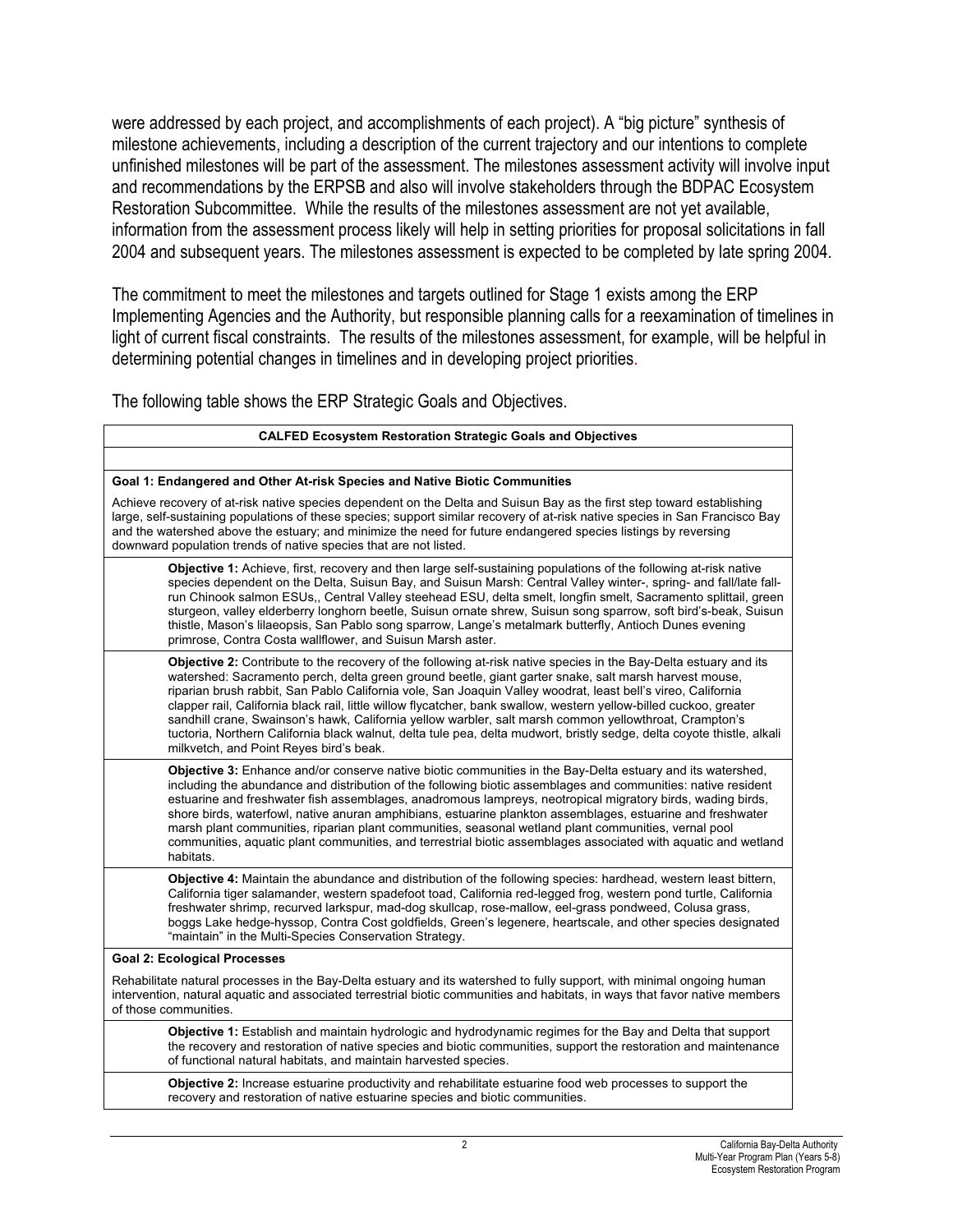|                         | Objective 3: Rehabilitate natural processes to create and maintain complex channel morphology, in-channel<br>islands, and shallow water habitat in the Delta and Suisun Marsh.                                                                                                                                                                                                                                                                                                                                                                                                                                                                         |
|-------------------------|--------------------------------------------------------------------------------------------------------------------------------------------------------------------------------------------------------------------------------------------------------------------------------------------------------------------------------------------------------------------------------------------------------------------------------------------------------------------------------------------------------------------------------------------------------------------------------------------------------------------------------------------------------|
|                         | Objective 4: Create and/or maintain flow and temperature regimes in rivers that support the recovery and<br>restoration of native aquatic species.                                                                                                                                                                                                                                                                                                                                                                                                                                                                                                     |
|                         | Objective 5: Establish hydrologic regimes in streams, including sufficient flow timing, magnitude, duration, and<br>high flow frequency, to maintain channel and sediment conditions supporting the recovery and restoration of<br>native species and riparian species and biotic communities.                                                                                                                                                                                                                                                                                                                                                         |
|                         | Objective 6: Reestablish floodplain inundation and channel-floodplain connectivity of sufficient frequency,<br>timing, duration, and magnitude to support the restoration and maintenance of functional natural floodplain,<br>riparian, and riverine habitats.                                                                                                                                                                                                                                                                                                                                                                                        |
|                         | Objective 7: Restore coarse sediment supplies to sediment-starved rivers downstream of reservoirs to support<br>the restoration and maintenance of functional natural riverine habitats.                                                                                                                                                                                                                                                                                                                                                                                                                                                               |
|                         | Objective 8: Increase the extent of freely meandering reaches and other pre=1850 river channel forms to<br>support the restoration and maintenance of functional natural riverine, riparian and floodplain habitats.                                                                                                                                                                                                                                                                                                                                                                                                                                   |
|                         | <b>Goal 3: Harvested Species</b>                                                                                                                                                                                                                                                                                                                                                                                                                                                                                                                                                                                                                       |
|                         | Maintain and/or enhance populations of selected species for sustainable commercial and recreational harvest, consistent<br>with the other ERP strategic goals.                                                                                                                                                                                                                                                                                                                                                                                                                                                                                         |
|                         | Objective 1: Enhance fisheries for salmonids, white sturgeon, pacific herring, and antive cyprinid fishes.                                                                                                                                                                                                                                                                                                                                                                                                                                                                                                                                             |
|                         | Objective 2: Maintain, to the extent consistent with ERP goals, fisheries for striped bass, American shad, signal<br>crayfish, grass shrimp, and nonnative warm water game fishes.                                                                                                                                                                                                                                                                                                                                                                                                                                                                     |
|                         | Objective 3: Enhance, to the extent consistent with ERP goals, populations of waterfowl and upland game for<br>harvest by hunting and for non-consumptive recreation.                                                                                                                                                                                                                                                                                                                                                                                                                                                                                  |
|                         | Objective 4: Ensure that Chinook salmon, steelhead, trout, and striped bass hatchery, rearing, and planting<br>programs do not have detrimental effects on wild populations of native fish species and ERP action.                                                                                                                                                                                                                                                                                                                                                                                                                                     |
| <b>Goal 4: Habitats</b> |                                                                                                                                                                                                                                                                                                                                                                                                                                                                                                                                                                                                                                                        |
|                         | Protect and/or restore functional habitat types in the Bay-Delta estuary and its watershed for ecological and public values<br>such as supporting species and biotic communities, ecological processes, recreation, scientific research, and aesthetics.                                                                                                                                                                                                                                                                                                                                                                                               |
|                         | Objective 1: Restore large expanses of all major habitat types, and sufficient connectivity among habitats, in<br>the Delta, Suisun Bay, Suisun Marsh, and San Francisco Bay to support recovery and restoration of native<br>species and biotic communities and rehabilitation of ecological processes. These habitat types include tidal<br>marsh (fresh, brackish, and saline), tidal perennial aquatic (including shallow water and tide flats), nontidal<br>perennial aquatic, tidal sloughs, midchannel island and shoal, seasonal wetlands, riparian and shaded riverine<br>aquatic, inland dune scrub, upland scrub, and perennial grasslands. |
|                         | Objective 2: Restore large expanses of all major aquatic, wetland, and riparian habitats, and sufficient<br>connectivity among habitats, in the Central Valley and tis rivers to support recovery and restoration of native<br>species and biotic communities and rehabilitation of ecological processes. These habitat types include riparian<br>and shaded riverine aquatic, instream, fresh emergent wetlands, seasonal wetlands, other floodplain habitats,<br>lacustrine, and other freshwater fish habitats.                                                                                                                                     |
|                         | Objective 3: Protect tracts of existing high quality major aquatic, wetland, and riparian habitat types, and<br>sufficient connectivity among habitats, in the Bay-Delta estuary and its watershed to support recovery and<br>restoration of native species and biotic communities, rehabilitation of ecological processes, and public value<br>functions.                                                                                                                                                                                                                                                                                             |
|                         | Objective 4: Minimize the conversion of agricultural land to urban and suburban uses and maintain open space<br>buffers in areas adjacent to existing and future restored aquatic, riparian, and wetland habitats, and manage<br>agricultural lands in ways that are favorable to birds and other wildlife.                                                                                                                                                                                                                                                                                                                                            |
|                         | <b>Objective 5:</b> Manage the Yolo and Sutter bypasses as major areas of seasonal shallow water habitat to<br>enhance native fish and wildlife, consistent with CALFED Program objectives and solution principles.                                                                                                                                                                                                                                                                                                                                                                                                                                    |
|                         | <b>Goal 5: Nonnative Invasive Species</b>                                                                                                                                                                                                                                                                                                                                                                                                                                                                                                                                                                                                              |
|                         | Prevent the establishment of additional nonnative invasive species and reduce the negative ecological and economic<br>impacts of established nonnative species in the Bay-Delta estuary and its watershed.                                                                                                                                                                                                                                                                                                                                                                                                                                             |
|                         | <b>Objective 1:</b> Eliminate further introductions of new species from the ballast water of ships into the Bay-Delta<br>estuary.                                                                                                                                                                                                                                                                                                                                                                                                                                                                                                                      |
|                         | Objective 2: Eliminate further introductions of new species from imp orated marine and freshwater baits into<br>the Bay-Delta estuary and its watershed.                                                                                                                                                                                                                                                                                                                                                                                                                                                                                               |
|                         | Objective 3: Halt the unauthorized introduction and spread of potentially harmful nonnative introduced species<br>of fish or other aquatic organisms in the Bay-Delta and Central Valley.                                                                                                                                                                                                                                                                                                                                                                                                                                                              |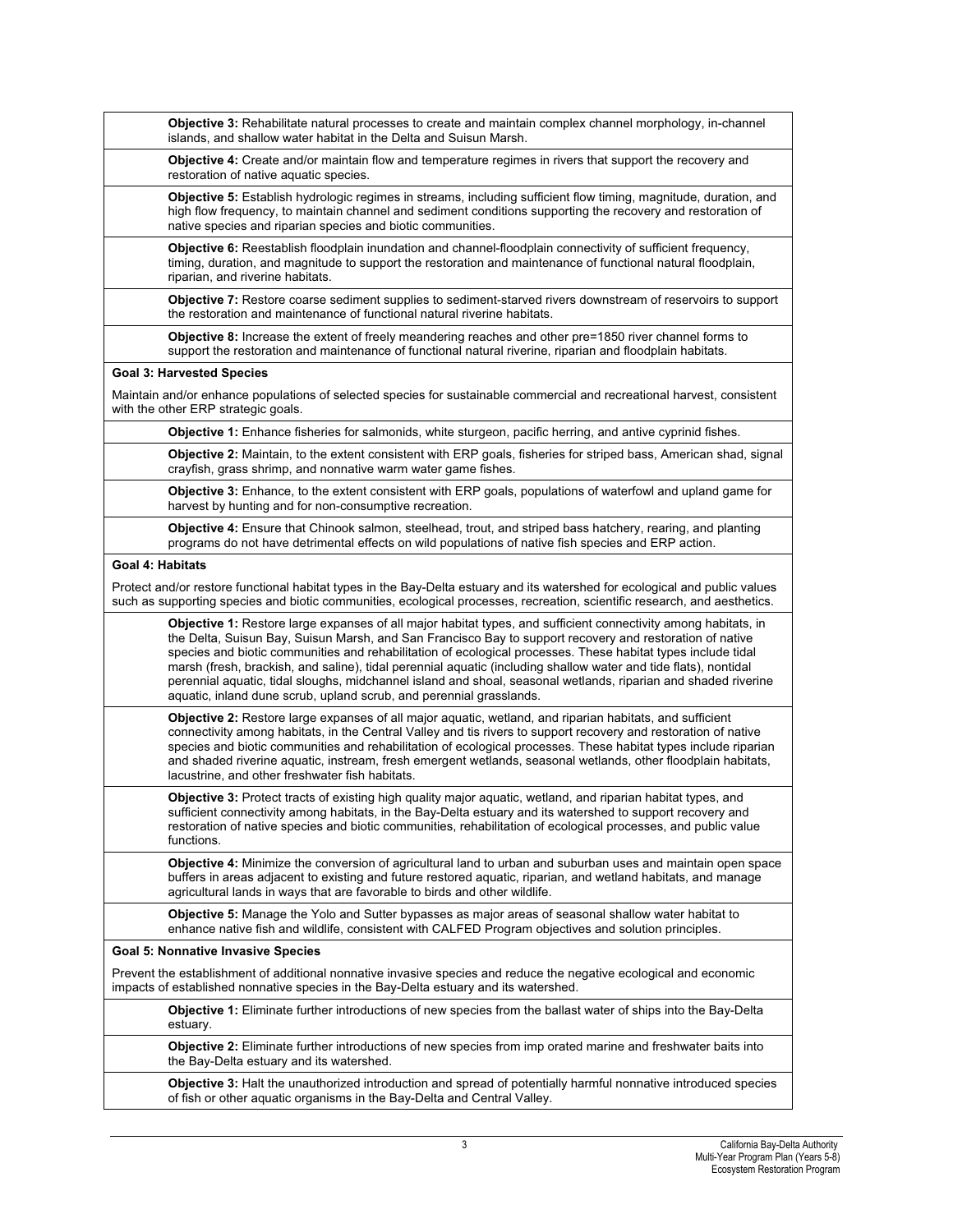| <b>Objective 4:</b> Halt the release of nonnative introduced fish and other aguatic organisms from private aguaculture |
|------------------------------------------------------------------------------------------------------------------------|
| operations and the aguarium and pet trades into the Bay-Delta estuary, its watershed, and other California             |
| waters.                                                                                                                |

**Objective 5:** Halt the introduction of nonnative invasive aquatic and terrestrial plants into the Bay-Delta estuary, its watershed, and other central California waters.

**Objective 6:** Reduce the impact of nonnative mammals on native birds, mammals, and other organisms.

**Objective 7:** Limit the spread or, when possible and appropriate, eradicate populations of nonnative invasive species through focused management efforts.

**Objective 8:** Prevent the invasion of the zebra mussel into California.

#### **Goal 6: Water and Sediment Quality**

Improve and/or maintain water and sediment quality conditions that fully support healthy and diverse aquatic ecosystems in the Bay-Delta estuary and watershed; and eliminate, to the extent possible, toxic impacts to aquatic organisms, wildlife, and people.

**Objective 1:** Reduce the loadings and concentrations of toxic contaminants in all aquatic environments in the bay-Delta estuary and watershed to levels that do not adversely affect aquatic organisms, wildlife, and human health,.

**Objective 2:** Reduce loadings of oxygen-depleting substances from human activities into aquatic ecosystems in the Bay-Delta estuary and watershed to levels that do not cause adverse ecological effects.

**Objective 3:** Reduce fine sediment loadings from human activities into rivers and streams to levels that do not cause adverse ecological effects.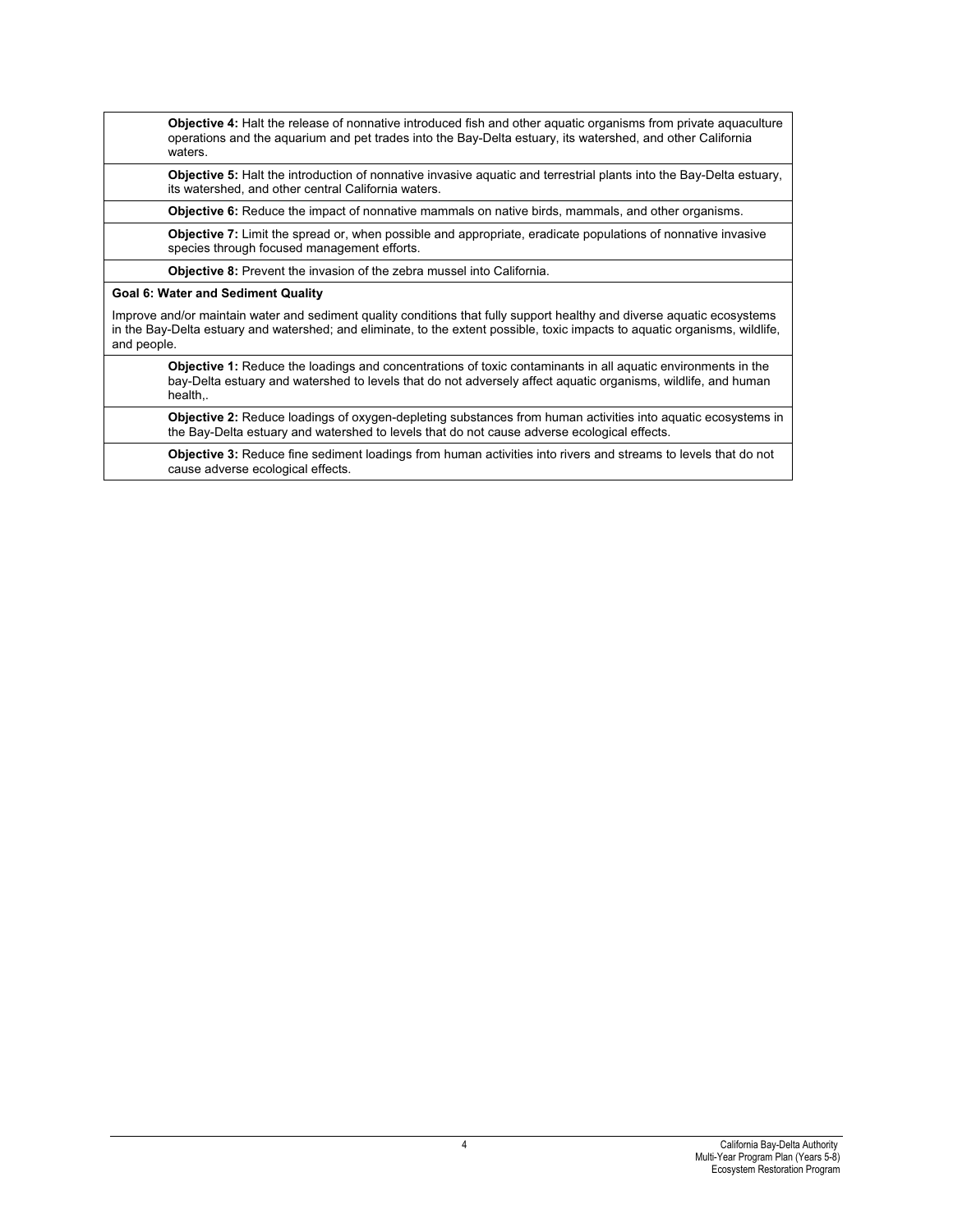# **Accomplishments**

Since its inception more than seven years ago, the ERP facilitated funding for a variety of projects contributing to ecosystem restoration within its geographic scope. ERP investments for the last four years contributed to sustaining regulatory commitments for all Bay-Delta Program elements in Years 1 through 4. There are at least three ways that ERP can assess its accomplishments: (1) tracking funding allocations (the focus of this

On September 22, 2003, the U.S. Fish and Wildlife Service placed into the Federal Register their "Notice of Remanded Determination of Status for the Sacramento splittail (*Pogonichthys macrolepidotus*); Final Rule". This final rule removed the Sacramento splittail from the threatened species list. The USFWS cited ERP projects and proposed actions as contributing to their decision to remove the Sacramento splittail from its threatened status.

discussion); (2) tracking progress toward targets; and (3) tracking progress toward specific goals or objectives. Work continues in all three areas, however, the current assessment and ensuing discussion focuses on the funding allocation approach. Because of the time-scale needed for ecosystem restoration, the ERP is just now approaching a time when it can begin to identify and articulate results from some of its funded projects.

Listed below is a breakdown of the 401 ERP funded projects by ERP goal as of December 2003. Because many ERP projects address more than one of the Strategic Goals, the following project numbers and percentages total more than 100 percent and more than 401 projects. Percentages in the table refer to the percent of total ERP-funded projects as of December 2003.

## **Goal 1: At-Risk Species**

About 64 percent, 255 projects, address recovering endangered and other at-risk species and native biotic communities.

## **Goal 2: Ecological Processes**

About 58 percent, 231 projects, address rehabilitating ecological processes.

## **Goal 3: Harvestable Species**

About 13 percent, 53 projects, address maintaining or enhancing harvestable species populations.

## **Goal 4: Habitat Restoration**

About 57 percent, 228 projects, address protecting and restoring habitats.

## **Goal 5: Non-native Invasive Species**

About 8 percent, 33 projects, address preventing establishment of or reducing impacts from non-native invasive species.

## **Goal 6: Environmental Water and Sediment Quality**

About 29 percent, 117 projects, address improving or maintaining water and sediment quality.

This Accomplishments section provides a "snapshot in time" of the ERP activities during the prior year only (Year 4). Accomplishments include funded projects, completed projects as well as activities such as science workshops and public meetings.

Most ERP actions span more than one year, and many projects are multi-phased, with each phase spanning several years. ERP actions are divided into five categories for program tracking: Planning,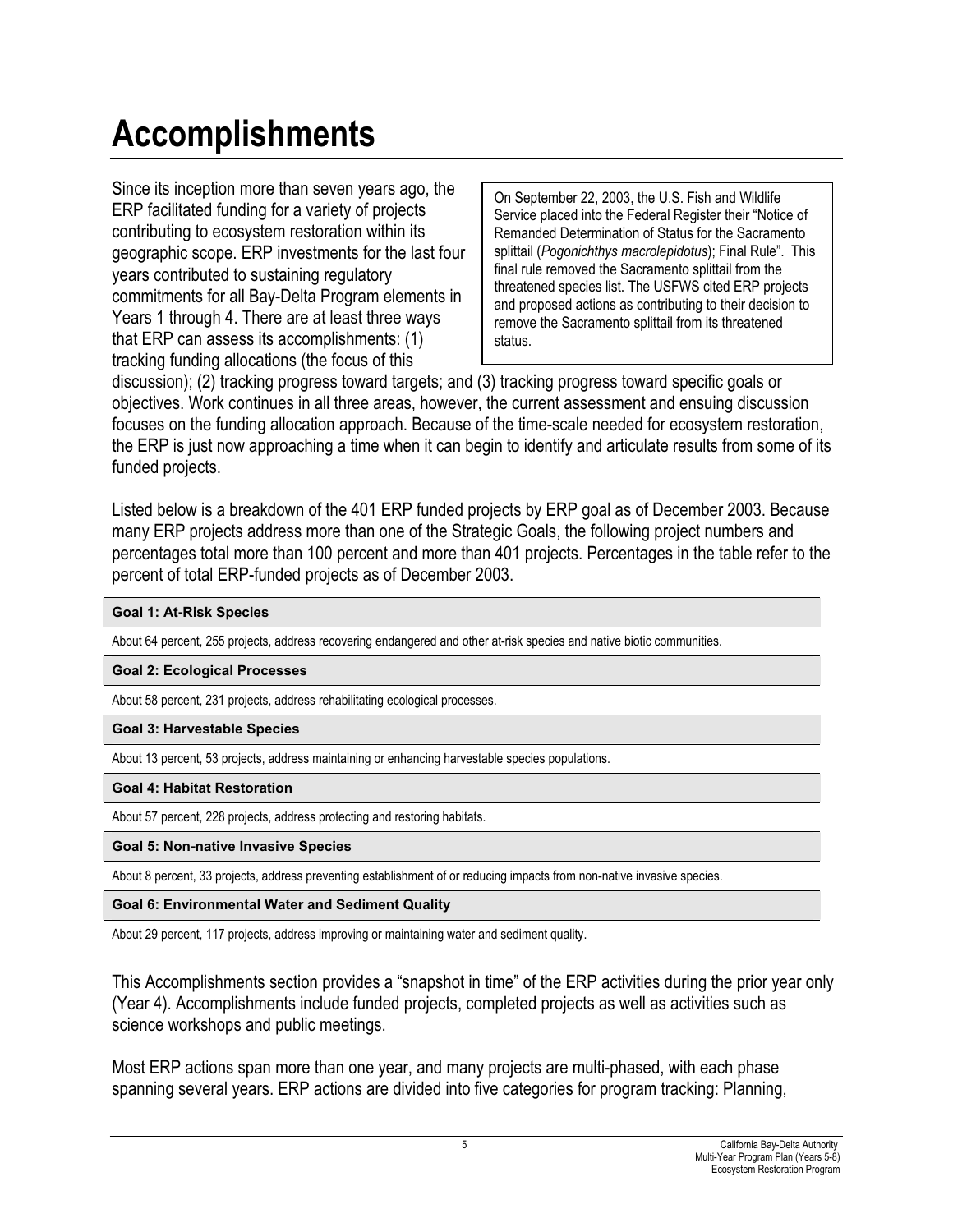Research, Implementation, Monitoring, and Oversight. All ERP funded projects meet one or more of the ERP Strategic Goals. Because the following discussion focuses only on Year 4 activities, not all tasks or all goals may have projects associated with them.

Not all actions planned to begin in Year 4 happened as anticipated. Among the factors affecting ERP program planning are funding uncertainties because of budget shortfall and the unwieldy length of time it takes to get contracts approved, especially for season-sensitive activities (i.e., monitoring vernal pools).

**Projects Funded during Year 4**. During Year 4, the Authority gave the ERP approval to fund 13 projects, for a combined total of almost \$30,000,000 in grants. Table 1 lists the projects, recipient and grant amount.

Complete copies of the project proposals are available at the ERP website http://calwater.ca.gov/Programs/EcosystemRestoration/EcosystemRestorationGrants.shtml

| Table 1. ERP-Funded Projects during Year 4                                                                                                                                                                                                                                                                                                                                                                                                                                      |
|---------------------------------------------------------------------------------------------------------------------------------------------------------------------------------------------------------------------------------------------------------------------------------------------------------------------------------------------------------------------------------------------------------------------------------------------------------------------------------|
| <b>Task: Planning</b>                                                                                                                                                                                                                                                                                                                                                                                                                                                           |
| All Goals                                                                                                                                                                                                                                                                                                                                                                                                                                                                       |
| Pacific Flyway Center Initial Planning. The project is planning for a Yolo basin interpretive and environmental education center. \$334,021 to the<br>Yolo Basin Foundation.                                                                                                                                                                                                                                                                                                    |
| <b>Goal 2: Ecological Processes</b>                                                                                                                                                                                                                                                                                                                                                                                                                                             |
| Lower Deer Creek Restoration and Flood Management: Feasibility Study and Conceptual Design. This project will evaluate the potential to<br>improve management of lower Deer creek's floodplain, including potentially setting back its levee, to improve salmon habitat and reduce flood<br>damage. \$1,519,2000 to Deer Creek Watershed Conservancy.                                                                                                                           |
| <b>Goal 4: Habitat Restoration</b>                                                                                                                                                                                                                                                                                                                                                                                                                                              |
| Restoring Ecosystem Integrity in the Northwest Delta: Phase II. The project will acquire conservation easements to secure sensitive areas along<br>the Delta's Barker slough and will evaluate the feasibility of restoring tidal marsh and improving habitat at DFG's Calhoun Cut Ecological Reserve.<br>\$1,563,506 to Solano Land Trust (formerly the Solano County Farmlands and Open Space Foundation).                                                                    |
| Goal 6: Water and Sediment Quality                                                                                                                                                                                                                                                                                                                                                                                                                                              |
| Big Break and Marsh Creek Water Quality and Habitat Restoration Program. The project will produce a plan to restore habitat and improve<br>water quality on Marsh Creek, a tributary to Dutch Slough in eastern Contra Costa County. \$357,146 to the California State Coastal Conservancy.                                                                                                                                                                                     |
| <b>Task: Research</b>                                                                                                                                                                                                                                                                                                                                                                                                                                                           |
| Goal 1: At-Risk Species                                                                                                                                                                                                                                                                                                                                                                                                                                                         |
| Biological Assessment of Green Sturgeon in the Sacramento-San Joaquin Watershed. This project continues research about green sturgeon.<br>\$998,222 to UC Davis.                                                                                                                                                                                                                                                                                                                |
| <b>Goal 2: Ecological Processes</b>                                                                                                                                                                                                                                                                                                                                                                                                                                             |
| Physical Modeling Experiments to Guide River Restoration Projects. The project will build physical models of river restoration at the University<br>of California's Richmond Field Station to test restoration designs and evaluate their potential effects. \$2,488,033 to Stillwater Sciences.                                                                                                                                                                                |
| Implementing a Collaborative Approach to Quantifying Ecosystem Flow Regime Needs for the Sacramento River. This project can provide a<br>basis for identifying flows that can promote ecosystem functions and support other restoration actions. Results could be used to help identify<br>ecosystem water needs tha may be affected by reservoir operations or new north of Delta storage projects. \$1,500,000 to The Nature Conservancy.                                     |
| <b>Goal 5: Non-Native Invasive Species</b>                                                                                                                                                                                                                                                                                                                                                                                                                                      |
| Invasion Dynamics of Perennial Pepperweed and their consequences for protection of natural and restored wetlands in the San Francisco<br>Bay Estuary. The project is a research project to improve eradication and control programs for pepperweed, a weed invading marshes and<br>streamsides. \$178,701 to UC Davis.                                                                                                                                                          |
| <b>Goal 6: Water and Sediment Quality</b>                                                                                                                                                                                                                                                                                                                                                                                                                                       |
| Mercury and Methylmercury Processes in North San Francisco Bay Titdal Wetland Ecosystem. This project investigates mercury cycling in<br>the Petaluma River's tidal wetlands, with an emphasis on quantifying and understanding process that influence the abundance of methylmercury, the<br>highly toxic form that accumulates in organisms, biomagnifying to high concentrations in organisms atop aquatic food webs. \$1,656,569 to the San<br>Francisco Estuary Institute. |
| Mercury in San Francisco Bay-Delta Birds: Trophic Pathyways, Bioaccumulation and Ecotoxicological Risk to Avian Reproduction. This<br>project investigates the bioaccumulation of methylmercury in birds and its effects on their reproduction. \$5,337,012 to the US Fish and Wildlife                                                                                                                                                                                         |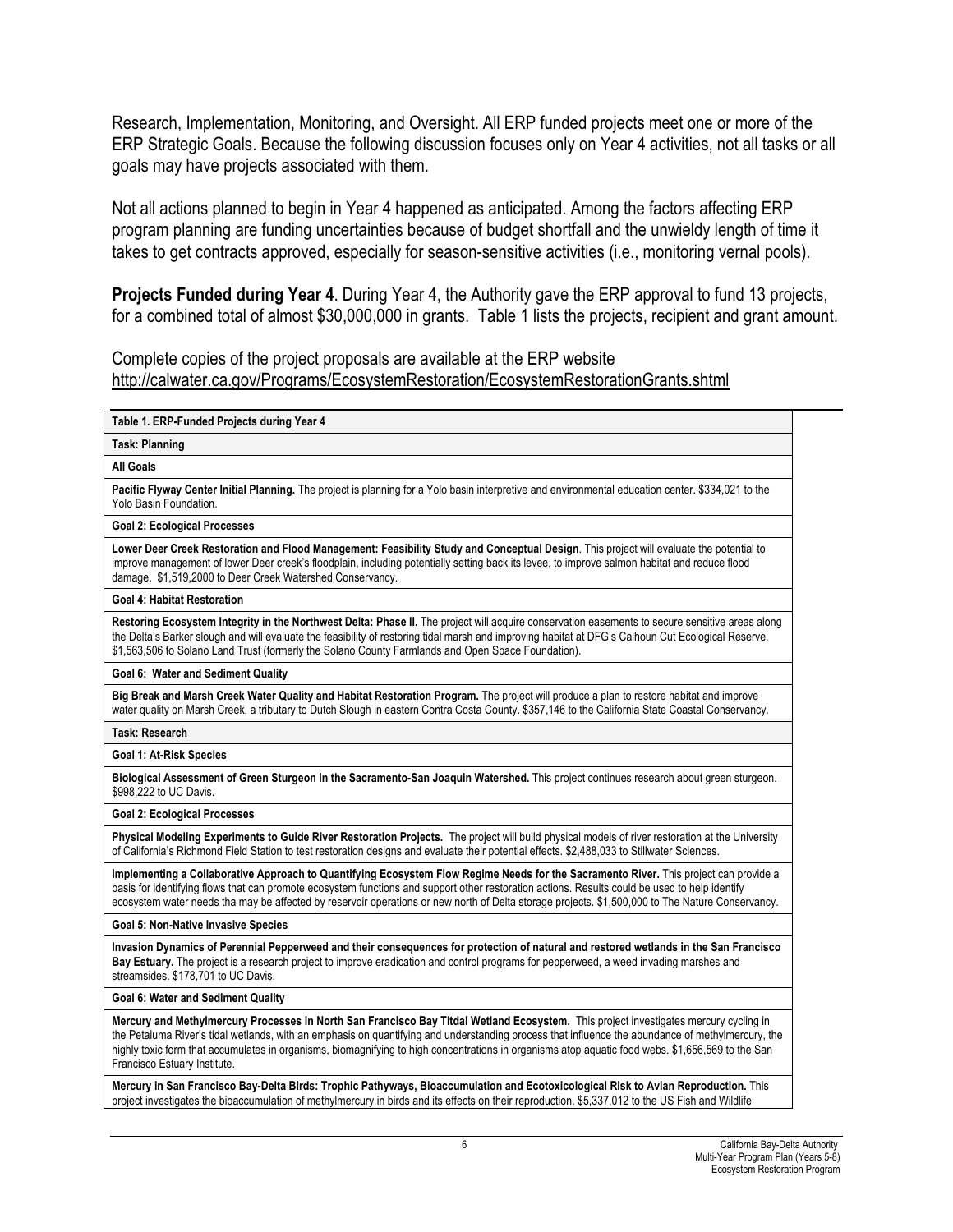Service.

**Task: Implementation** 

#### **Goal 4: Habitat Restoration**

**Recovery Implementaiton for Riparian Brush Rabbit and Riparian Woodrat on the Lower Stanislaus River.** This project will restore riparian habitats along the lower Stanislaus and the San Joaquin rivers, adjacent to Caswell State Park and the San Joaquin River National Wildlife Refuge, to support endangered brush rabbits. The Department of Parks and Recreation will assist in carrying out this project. \$6,427,131 to the US Fish and Wildlife Service.

#### **Task: Monitoring**

#### **Goal 6: Water and Sediment Quality**

**Monitoring and Investigations of the San Joaquin River and Tributaries Related to Dissolved Oxygen.** This project will investigate the sources and fate of oxygen-consuming materials in the San Joaquin River. Low levels of oxygen there, especially in the summer and fall, block migrating salmon and harm other aquatic life. \$6,807,428 to the San Joaquin Valley Drainage Authority.

**Projects Completed during Year 4.** Since it began more than seven years ago, the ERP facilitated funding for a variety of projects contributing to ecosystem restoration within its geographic scope. Because of the time-scale needed for ecosystem restoration, the ERP is just now approaching a time when it can begin to identify and articulate results from some of its funded projects. Table 2 lists the project title and short description, project type, and project proponent for those projects completed during Year 4.

| Table 2. ERP Projects Completed during Year 4.                                                                                                                                                                                                                                     |
|------------------------------------------------------------------------------------------------------------------------------------------------------------------------------------------------------------------------------------------------------------------------------------|
| Task: Planning                                                                                                                                                                                                                                                                     |
| <b>All Program Goals</b>                                                                                                                                                                                                                                                           |
| Yuba Watershed Council. This project supported the ongoing efforts of the Yuba Watershed Council by funding a watershed coordinator, materials,<br>equipment, and office space to provide coordination and assistance, adaptive management and monitoring, education and outreach. |
| <b>Goal 1: At-Risk Species</b>                                                                                                                                                                                                                                                     |
| Comprehensive Implementation Plan for a Statistically Designed Marking and Recovery Plan. This project developed an implementation plan<br>for a comprehensive and statistically sound marking and tagging program for hatchery-produced fish Central Valley Chinook salmon.       |
| Goal 6: Water and Sediment Quality                                                                                                                                                                                                                                                 |
| Fish Consumption Research and Outreach Education, Phase I. This project funded a scoping study to design a human consumption of fish study<br>and develop a strategy for public education and outreach on fish contamination issues in the watershed.                              |
| Task: Research                                                                                                                                                                                                                                                                     |
| <b>Goal 6: Environmental Water and Sediment Quality</b>                                                                                                                                                                                                                            |
| Assessment of Ecological and Human Health Impacts of Mercury in the Bay-Delta Watershed. To determine bioavailable sources of mercury<br>in the Bay-Delta watershed. Obtain data on mercury levels in fish and completed pilot mine remediation feasibility studies.               |
| <b>Task: Implementation</b>                                                                                                                                                                                                                                                        |
| <b>Goal 4: Habitat Restoration</b>                                                                                                                                                                                                                                                 |
| East Delta Habitat Corridor (Georgiana Slough). This tidal marsh and riparian restoration project improved habitat conditions along 14 miles of<br>Georgiana Slough                                                                                                                |
| <b>Goal 5: Non-Native Invasive Species</b>                                                                                                                                                                                                                                         |
| <b>Durnle Lococetrife Provention, Detection &amp; Control for the Secretary Can Jegguin Piver Delta System</b> , This project surveyed and manned                                                                                                                                  |

**Purple Loosestrife Prevention, Detection & Control for the Sacramento-San Joaquin River Delta System.** This project surveyed and mapped the non-native invasive plant species, purple loosestrife as well as developed a site specific adaptive management plan and comprehensive local eradication and control efforts.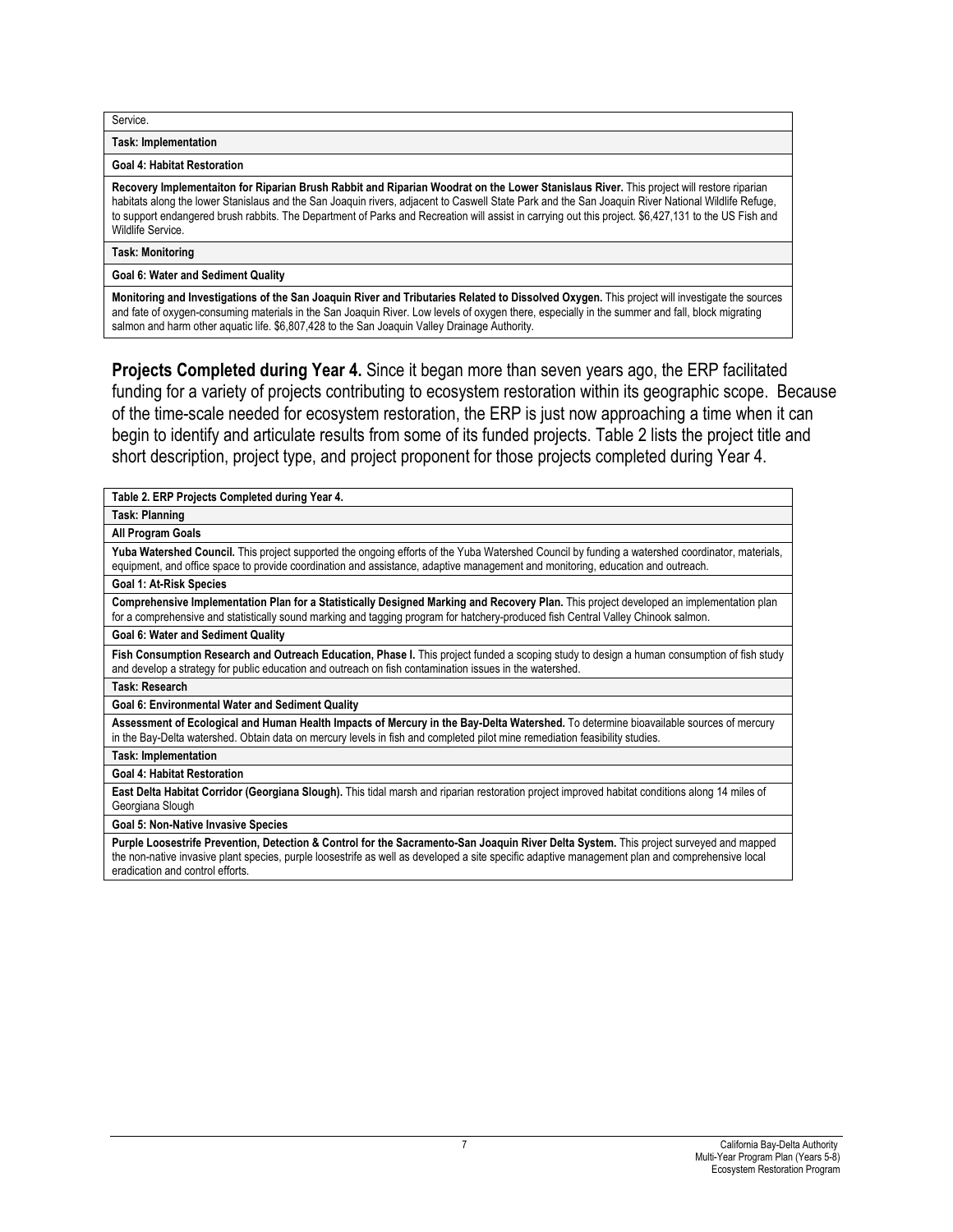# **Program Structure**



| <b>Agency</b>                                 | <b>Roles and Responsibilities</b>                                                                                                                                                                                           |
|-----------------------------------------------|-----------------------------------------------------------------------------------------------------------------------------------------------------------------------------------------------------------------------------|
| California Bay Delta Authority (Authority)    | Oversight and coordination                                                                                                                                                                                                  |
| California Department of Fish and Game (CDFG) | Implementing agency                                                                                                                                                                                                         |
|                                               | Manages State Habitat Restoration Coordinators                                                                                                                                                                              |
|                                               | Lead for ERP regional planning                                                                                                                                                                                              |
|                                               | Administers Section 1600 Stream Alteration Permits                                                                                                                                                                          |
|                                               | Administers the California Endangered Species Act, and Natural Community<br>Conservation Planning Act; oversees MSCS implementation and state endangered<br>species compliance for listed fish, wildlife, and plant species |
| U. S. Fish and Wildlife Service (USFWS)       | Implementing agency                                                                                                                                                                                                         |
|                                               | <b>Manages Federal Habitat Restoration Coordinators</b>                                                                                                                                                                     |
|                                               | Lead for Environmental Water Program and Non-native Invasive Species Program                                                                                                                                                |
|                                               | Administers the Federal Endangered Species Act, oversees MSCS implementation<br>and federal endangered species compliance for listed non-anadromous fish and listed<br>wildlife                                             |
|                                               | Administers several restoration efforts under the Central Valley Project Improvement<br>Act, including the Anadromous Fish Restoration Program and the Anadromous Fish<br>Screen Program.                                   |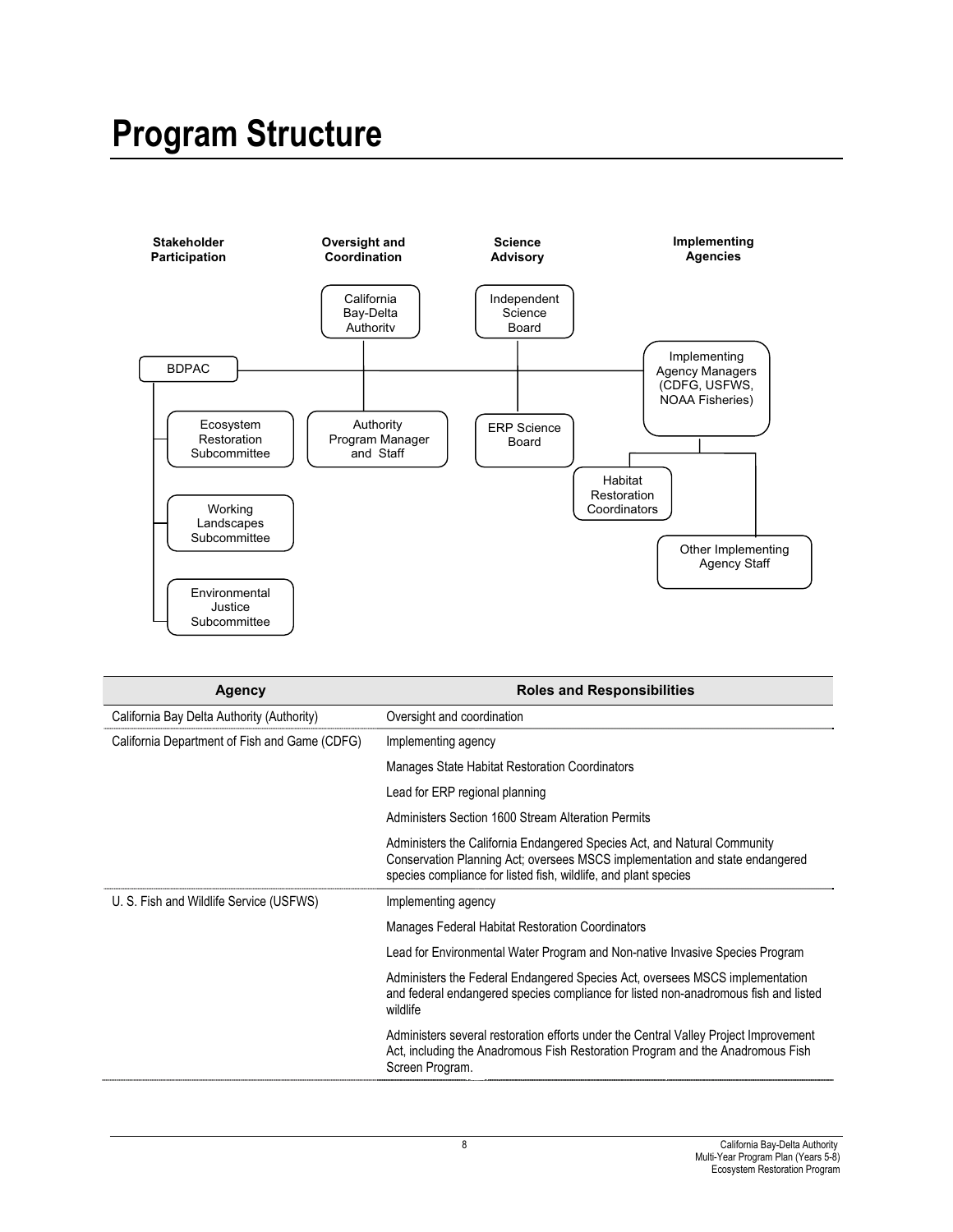| Agency                                                                            | <b>Roles and Responsibilities</b>                                                                                                                                                                                                                                                                                  |
|-----------------------------------------------------------------------------------|--------------------------------------------------------------------------------------------------------------------------------------------------------------------------------------------------------------------------------------------------------------------------------------------------------------------|
| National Oceanic and Atmospheric Administration                                   | Implementing agency                                                                                                                                                                                                                                                                                                |
| Fisheries (NOAA Fisheries) (formerly National<br>Marine Fisheries Service [NMFS]) | Administers the Federal Endangered Species Act, oversees MSCS implementation<br>and endangered species compliance for listed anadromous fish                                                                                                                                                                       |
| <b>BDPAC Subcommittee</b>                                                         | <b>Roles and Responsibilities</b>                                                                                                                                                                                                                                                                                  |
| Ecosystem Restoration Subcommittee                                                | Provides BDPAC with guidance and advice regarding ERP and related CALFED<br>activities                                                                                                                                                                                                                             |
|                                                                                   | Provides forum for information exchange, issue analysis, and fact-finding                                                                                                                                                                                                                                          |
|                                                                                   | Advises about ERP implementation, ERP regional restoration and implementation<br>plans; ERP budgets, adaptive management activities, the Environmental Water<br>Program, and cross-program coordination and integration                                                                                            |
| Working Landscapes Subcommittee                                                   | Provides BDPAC with guidance and advice regarding working landscapes issues in<br>ERP and CALFED related activities                                                                                                                                                                                                |
|                                                                                   | Provides forum for information exchange, issue analysis, and fact-finding                                                                                                                                                                                                                                          |
|                                                                                   | Advises about strategies to enhance the sustainability of California agriculture while<br>restoring the ecological health and improving water management of the Bay-Delta<br>system, water quality, water supply reliability, and levee systems integrity.                                                         |
| Environmental Justice Subcommittee                                                | Provides BDPAC with guidance and advice regarding environmental justice issues in<br>FRP and CALFED related activities                                                                                                                                                                                             |
|                                                                                   | Provides forum for information exchange, issue analysis, and fact-finding                                                                                                                                                                                                                                          |
|                                                                                   | Advises about environmental justice issues related to CALFED Program annual plans,<br>ways for CALFED to integrate environmental justice into project development, and<br>solicit and consider diverse perspectives and recommendations form a broad public                                                        |
| <b>Independent Science Review</b>                                                 | <b>Roles and Responsibilities</b>                                                                                                                                                                                                                                                                                  |
| Ecosystem Restoration Program Science Board                                       | Provides independent scientific advice and guidance to the ERP                                                                                                                                                                                                                                                     |
|                                                                                   | Assists with establishing a solid scientific and technical foundation for the ERP;<br>scientific review, advice, and guidance; integrating ecosystem-based adaptive<br>management into the ERP; engaging the scientific and technical questions that are at<br>the root of policy issues; help set ERP priorities. |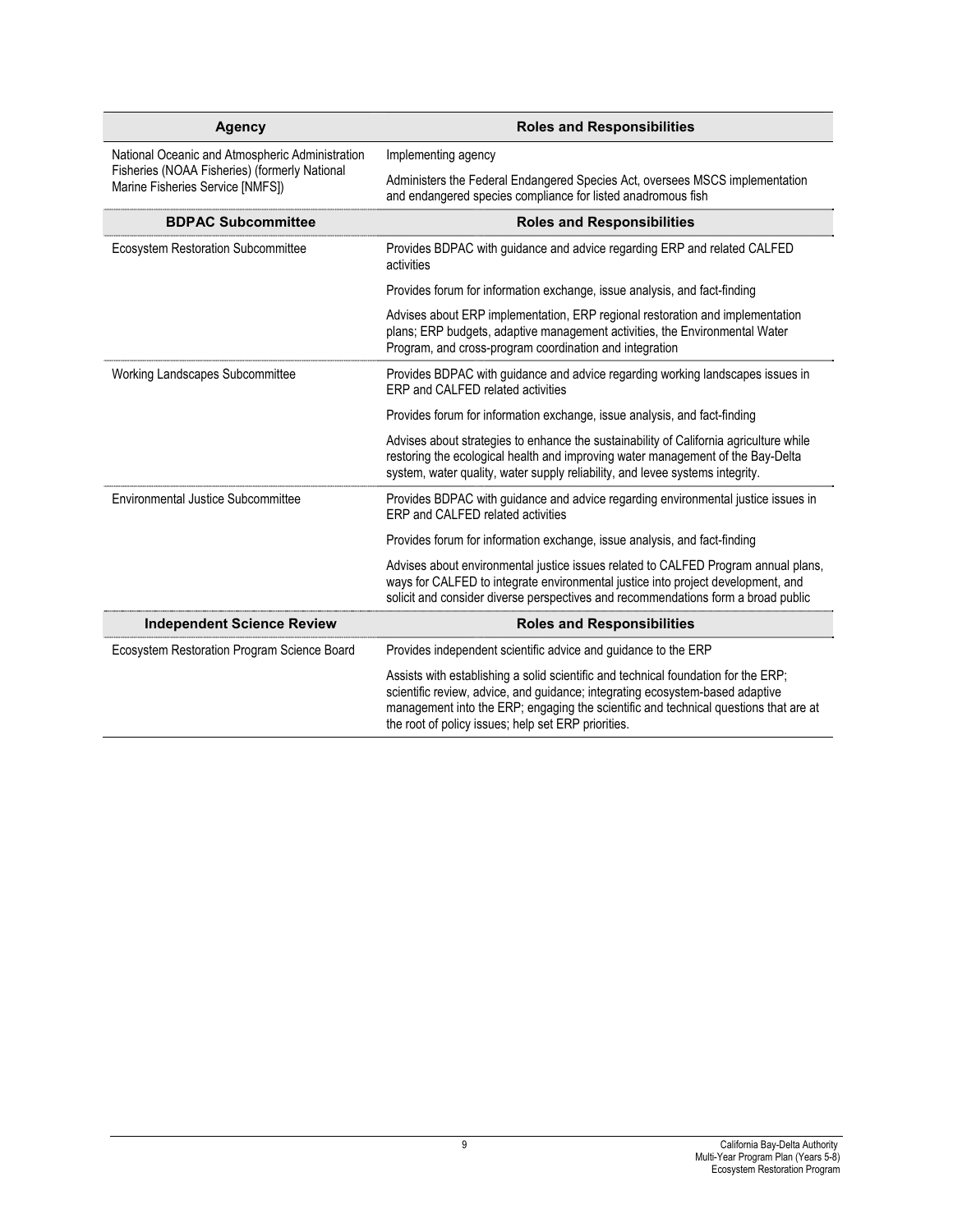# **Major Activities**

Most ERP major activities fall under two broad categories: ROD commitments or agency efforts identified using open and competitive processes. The ERP intends to continue emphasizing local input, integration with other activities, science (especially independent peer review) and public transparency in decisions about which specific activities to fund in support of priorities identified in ERP planning documents. This section does not identify or present information about specific ERP-funded projects that are undertaken by non-Implementing Agencies.

There are a couple of similarities of this section with the Accomplishments section. First, this section needs to be thought of as a "snapshot in time" regarding the ERP ongoing planning process. The ERP currently is the only CALFED Program Element that has a Strategic Plan as well as a *Draft Stage 1 Implementation Plan*. Second, the structure of this section follows the major ERP tasks as outlined by budget categories— Planning, Research, Implementation, Monitoring, or Oversight and Coordination. Not all tasks nor all goals are listed in this report because new endeavors in those areas may not be planned or foreseen at this time. Listed under each of these tasks, by ERP goal, are the major activities focusing on ERP commitments specifically identified in the ROD (indicated by [ROD] after the activity title) and on agency efforts. This table does not list those ERP-funded activities—whether grants, directed actions or efforts by Implementing Agencies—currently being carried out or identified in previous program plans. This table also does not list those ERP-funded activities that will be carried out by non-Implementing Agencies; however, a list of new projects funded in the prior year can be found in the Accomplishments section. The ERP expects to fund projects that will contribute to all ERP tasks, goals, and commitments through Stage 1. More detailed information about the projects and other issues will be available in the Ecosystem Restoration Program's Year 5 Annotated Budget for Implementing the Single Blueprint (yet to be completed).

The *Draft Stage 1 Implementation Plan* presents the restoration and information gathering priorities for the ERP in its PSP process during the first seven years of the Program. As outlined in the document, these Stage 1 efforts were structured to accomplish significant improvement in Bay-Delta ecological health using the adaptive management approach as new information became available. Two main issues have adversely affected the ERP's ability to move forward with many of the actions outlined in the draft plan. The first issue is insufficient funding; the second issue is the State contracting process.

#### **TASK: PLANNING**

#### **All Program Goals**

**Develop regional implementation plans** – The ERP is committed to developing and refining regional implementation plans for each of the four ERP regions within the ERP's geographic scope. The ERP will examine the scientific foundation for actions, targets and milestones and will to refine and prioritize actions during the regional planning process. Regional plans for most of the Delta Region and part of the Suisun Marsh portion of the Bay Region are underway. Remaining regional planning will be initiated during Stage 1. The Implementing Agencies will collaborate with other agency GIS staff to the extent needed to ensure this support is provided.

Schedule: Through ERP implementation period.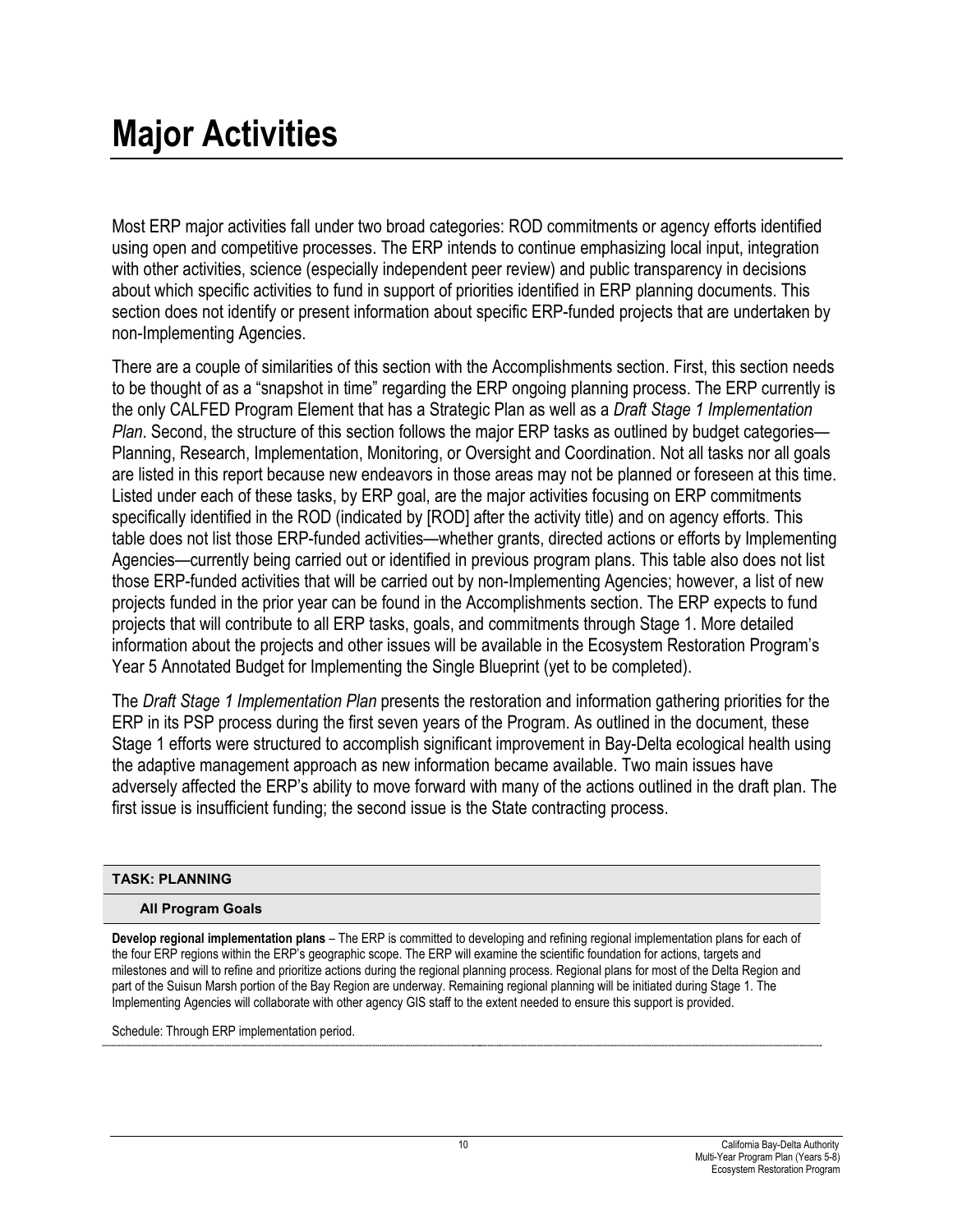**Develop strategies for high priority topics –** The ERP is committed to developing and refining strategies for addressing high priority topics as needed. The ERP expects to continue implementing the strategy to address mercury and to develop a strategy to address restoration-related dissolved organic carbon issues, and a multi-species, habitat-based conservation strategy focusing on giant garter snake and other related wetland-dependent species.

#### Schedule: Through ERP implementation period.

**Milestones Assessment**—Milestones are a list of ERP, Multi-Species Conservation Strategy (MSCS), and Water Quality Program actions the CALFED Program will implement in Stage 1 to address covered species. The MSCS-ERP Milestones represent the Implementing Agencies' objectives for ERP implementation that would allow covered species to make significant progress toward restoration and recovery. As stated in the ROD, the ERP Implementing Agencies will revise the milestones as necessary. During Year 5, a long-term program of milestone assessment will be developed to ensure that the ERP, MSCS, and Water Quality Program are implemented in a manner and to an extent sufficient to sustain programmatic FESA, CESA, and NCCPA compliance for all Program elements. The assessment process could include an extended scientific analysis of the milestones, annual reports and completing data base linkages between agencies and programs.

#### Schedule: 2007.

**Develop an annual budget for the Single Blueprint for Restoration and Recovery –** The ERP has produced a Single Blueprint—now entitled the Annotated budget for Implementing the Single Blueprint—budget document for Years 1 through 4. The ERP is working on a Year 5 Annotated Budget for Implementing the Single Blueprint, and will continue to work with Implementing Agencies to make the document effective and timely. This annual budget document shows funding allocations that help support the unified and cooperative approach to restoration activities among the Implementing Agencies and other CALFED agencies for carrying out the Single Blueprint concept for restoration and recovery.

Schedule: Completed annually

#### **Goal 1: Recover Endangered and Other At-Risk Species and Native Biotic Communities**

**Wild Chinook Salmon and Steelhead Studies in the Upper Yuba River Watershed and Other Fish Passage Projects through the Fish Passage Improvement Program** – ERP established the stakeholder group and identified key issues. ERP also completed the scopes of work for implementing the studies and a Technical Review Panel review of the study plans. The study team has initiated work on the studies and is currently collecting information to characterize current conditions. In addition, work to be accomplished includes: developing analysis scenarios for the five passage options; preparing interim work products for the Bay-Delta Program, stakeholder, and Technical Review panel review; initiating analysis of preliminary fish passage options; and preparing a final feasibility report for the Bay-Delta Program, stakeholder, and Technical Review Panel review.

#### Schedule: Ongoing

**Focused Research in Suisun Marsh**—A Bay-Delta Science Consortium workshop conducted in collaboration with the Science Program identified key research needs for the Suisun Marsh, including levee stability, subsidence, waterfowl management, and at-risk species recovery. Research that meets these needs will be considered when priorities for the next project proposal solicitations are developed by the Science Program and the ERP. A list of goals, issues, and possible solutions that were developed at the workshop can be found at http://www.baydeltaconsortium.org/education/workshops/index.

#### Schedule: Ongoing

#### **Goal 2: Rehabilitate Ecological Processes**

**Restore Habitat and Hydraulic Needs on Frank's Tract in the Delta [ROD]** –The ERP funded the *Feasibility Study of Ecosystem and Water Quality Benefits Associated with Restoration of Frank's Tract, Big Break, and Lower Sherman Lake*. This \$1.2 million study is scheduled for completion one year after subcontracts were signed. After the feasibility report is completed a preferred pilot project proposal will be submitted for next-phase funding. After the feasibility report is completed an assessment of the contributions of a preferred pilot project to ecosystem restoration will be completed to determine if a proposal will be submitted for next-phase ERP funding**.**

Schedule: Completion one year after subcontracts are signed.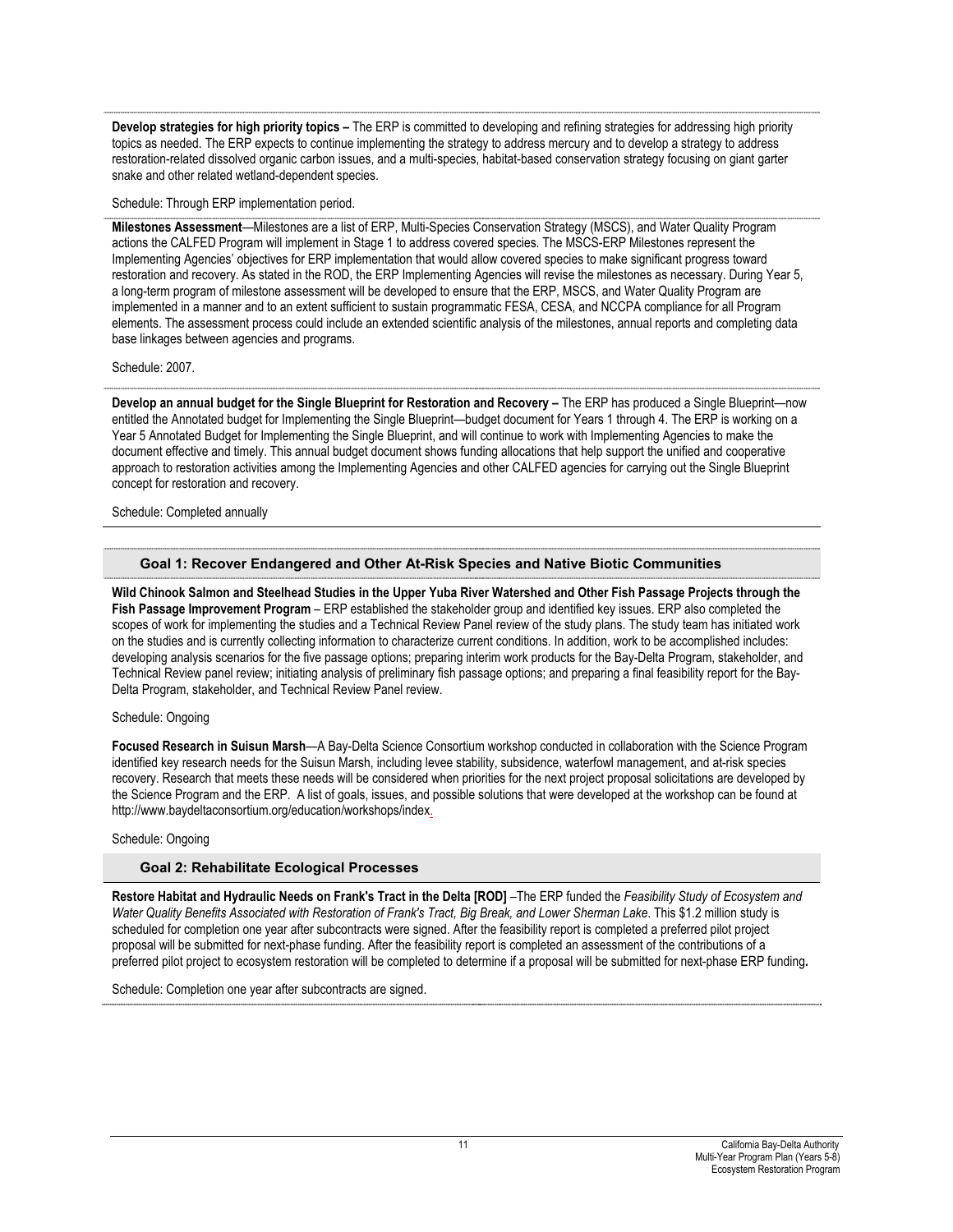**Implement Integrated Flood Management, Ecosystem Restoration, and Levee Restoration under the** *Sacramento-San Joaquin River Basins Comprehensive Study* – An interim report and technical documentation for the Comp Study are complete Bay-Delta Program funding was secured for the Hamilton City Flood Damage Reduction and Environmental Restoration Feasibility Study, which is an initial component of the Comp Study. ERP will continue working with the USACE as it develops the Comp Study to ensure that future Comp Study projects coordinate with the CALFED Bay-Delta Program. Funds were provided for the California State Reclamation Board's *Two-Dimensional detailed Hydraulic Model for Determining Flood Conveyance Impacts of Ecosystem Restoration Projects in the Yolo Bypass and for the Deer Creek Watershed Conservancy's* Lower Deer Creek restoration and Flood Management Feasibility Study and conceptual Design. These reports may provide guidance for future Comp Study implementation projects that could be carried out consistent with achieving the ERP strategic goals and objectives.

#### Schedule: Ongoing

#### **Goal 5: Prevent Establishment of and Reduce Impacts from Non-Native Invasive Species**

**Analyze Alternatives and Develop Implementation Plan for Ridding Northern Pike From Lake Davis—**An analysis of alternatives for removing all northern pike (*Esox lucius)* from Lake Davis and preventing reintroductions or introductions elsewhere in California will be developed working closely with stakeholders such as the locally-based Lake Davis Steering Committee, the NIS Watershed Coordinator, and NIS Program Coordinator. When the alternatives have been fully screened and addressed in public forums, an implementation plan will be developed and undergo full environmental analysis. Protecting public health will be a critical component in plan development and implementation, and will be fully coordinated with the appropriate state and county entities. A plan to rid pike from Lake Davis will then be implemented in the future.

Schedule: Completion 2005.

#### **Goal 6: Improve or Maintain Water and Sediment Quality**

**Assist Existing Agency Programs to Reduce Turbidity and Sedimentation; Reduce Impairment Caused by Low Dissolved Oxygen Conditions; Reduce Impacts of Pesticides; Reduce Impacts of Trace Metals, Mercury, and Selenium; Reduce Salt Sources; and Increase Understanding of Toxicity of Unknown Origin [ROD]** – The ERP has provided approximately \$44 million for 42 water quality projects. Staff will continue to work with state and local water quality agencies to collaborate and coordinate water quality activities such as joint projects and information sharing. Water quality projects that have been funded to date will be evaluated and data gaps will be identified. Additional research, monitoring, and source control projects will be solicited and funded, as appropriate.

Schedule: Ongoing

#### **TASK: IMPLEMENTATION**

#### **All Program Goals**

**Proposal Solicitation Package**– The ERP will use the results of the first milestones assessment to help identify those elements of the *Draft Stage 1 Implementation Plan* that ought to be considered as high priorities for the 2004-05 proposal solicitation cycle. The Working Landscapes Subcommittee has provided a framework to guide solicitation for projects to assist farmers in integrating agricultural activities with ecosystem restoration, as defined in the "State Water Quality, Supply and Safe Drinking Water Projects, Coastal Wetlands Purchase and Protection Act" (Proposition 50). The ERP will use this framework as it develops its 2004-05 solicitation cycle.

Schedule: Completion 2005

#### **Goal 1: Recover Endangered and Other At-Risk Species and Native Biotic Communities**

**Improve Fish Passage on Butte Creek, Pacific Gas & Electric Company diversion dams on Battle Creek, Woodbridge Dam on Mokelumne River, and Clough Dam on Mill Creek [ROD]** – Since 1995, the ERP has funded 19 fish passage modification or dam removal projects on the above-listed streams for about \$66.5 million. Clough Dam was removed and an improved Woodbridge Dam is under construction. The ERP expects projects to continue on lower Butte Creek and Battle Creek and to complete review of restoration plans for Battle Creek.

Schedule: Completion 2007

**Implement Constant Fractional Marking Program for Central Valley Chinook Salmon – The ERP funded the planning phase of the** Constant Fractional Marking Program for Central Valley Chinook Salmon. This program is designed to monitor the progress toward meeting ERP goals for recovery of at-risk salmon stocks and harvest management of non-listed stocks by accurately assessing the hatchery contribution to Central Valley Chinook production. The program now needs to be carried out throughout the ERP implementation period.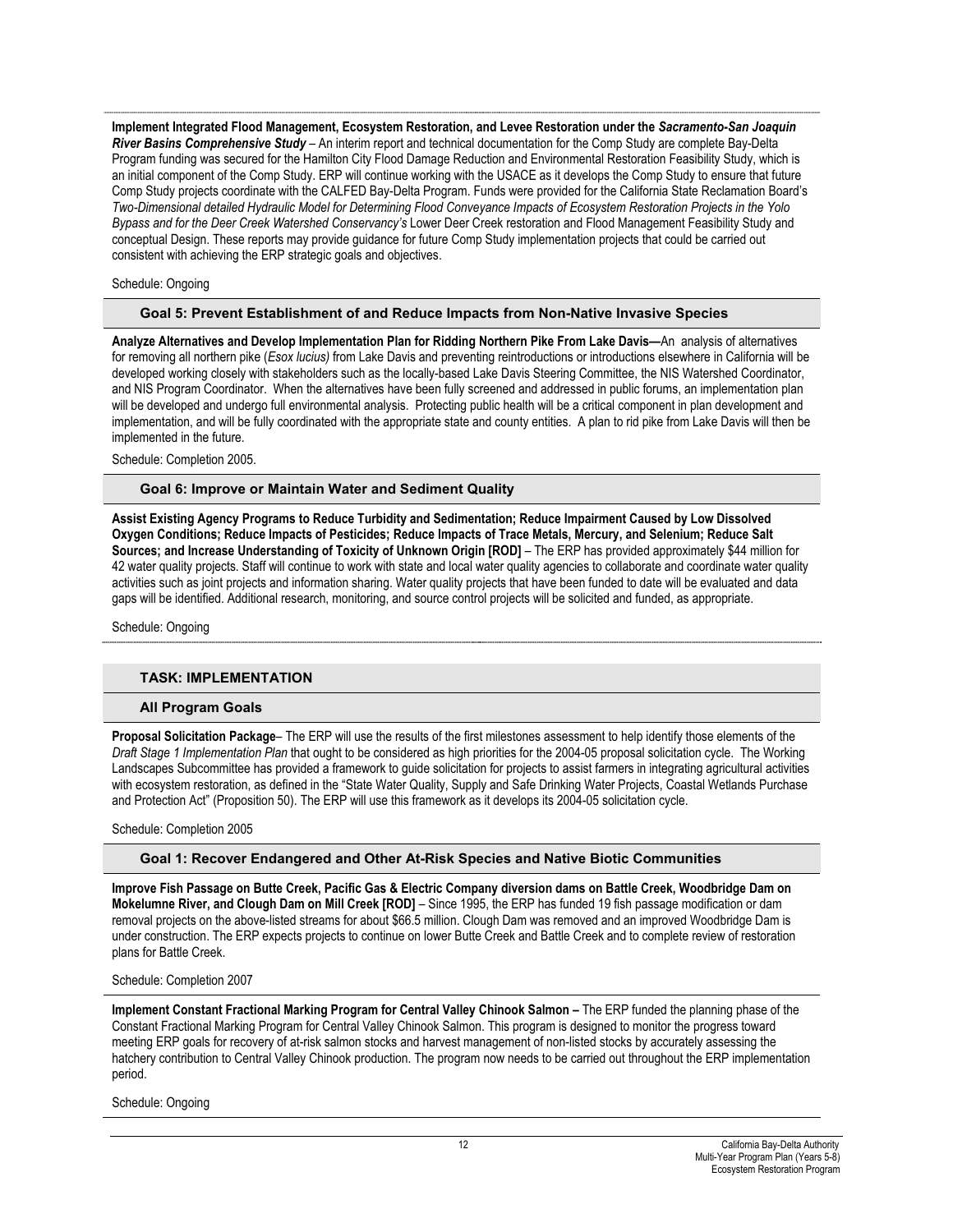**Improve Salmon Spawning and Juvenile Survival in Upstream Tributaries by purchasing up to 100 TAF per year by the end of Stage 1 [ROD]** – The USFWS, an ERP Implementing Agency, is leading the Environmental Water Program (EWP) efforts to acquire the 100 TAF annually by the end of Stage 1. EWP planning is well underway, incorporating science-based implementation and local involvement. Negotiations for specific blocks of water began in 2004. The EWP has a goal of making one to three water acquisitions during Year 5, anticipates making annual water acquisitions through the end of Stage 1, and anticipates preparing an annual report summarizing program acquisitions and the degree to which science and adaptive management have been incorporated into the program.

#### Schedule: Ongoing to meet 100 TAF annual target

**Fish Screen Projects**—The ERP and Implementing Agencies, in collaboration with the CVPIA's Anadromous Fish Screen Program, anticipates reviewing and funding a selected number of fish screen projects as articulated in the *Draft Stage 1 Implementation Plan*. The AFSP manages federal funds that require a non-federal match, which highlights the need to coordinate the federal and state investments in this area. After the AFSP reviews are complete, the ERP Selection Panel would still be responsible for making recommendations about awarding funds to specific screen projects to ensure that these projects meet ERP standards and are integrated with other ecosystem restoration actions.

#### Schedule: Ongoing

#### **Goal 2: Rehabilitate Ecological Processes**

**Complete Protection and Restoration of the Sacramento River Meander Corridor as part of the Sacramento River Conservation Area/SB 1086 Program (now referred to as the Sacramento River Conservation Area Forum) [ROD]** – The ERP has allocated approximately \$25 million to 11 projects directed at protecting and restoring the Sacramento River meander corridor. More than 2,000 acres have been acquired and 300 acres were restored; additional funding has been allocated to protect another 270 acres. ERP will continue to fund restoration and monitoring and complete sub-reach planning in coordination with the Sacramento River Conservation Area Forum. ERP actions in protecting and restoring the Sacramento River meander corridor include efforts to maintain and improve the existing flood control system.

#### Schedule: Ongoing

#### **Goal 4: Protect and Restore Habitats**

**Implement Large-Scale Restoration Projects on Clear Creek, Deer Creek, Cosumnes River, San Joaquin River, and tributaries including the Tuolumne River [ROD]** – The ERP has funded more than \$79 million for restoration projects on the above-listed streams and rivers. The ERP highlighted critical information gaps; therefore, in Year 5, the ERP will continue to work with the Science Program to institute an Investigative Team to determine improve adaptive management opportunities for Clear Creek, Merced River and Tuolumne River, created by these investments. The ERP will continue to solicit proposals for specific activities.

#### Schedule: Ongoing

**Restore Habitat in the Delta, San Pablo Bay, Suisun Bay and Suisun Marsh, and Yolo Bypass [ROD]** – Nearly \$73 million in ERP funds have been allocated to 34 restoration projects in the areas listed above. The ERP Implementing Agencies, USACE, and the State Coastal Conservancy will complete restoration plans and environmental documents for the Napa River salt ponds. The USACE and Coastal Conservancy, and DFG (for Napa River), will seek congressional authorization and appropriation for the USACE to implement the Hamilton Air Force Base-Bel Marin Keys and Napa River salt ponds restorations, which will be carried out by USACE and state cosponsors. The ERP will continue to develop the Delta Regional Ecosystem Restoration Implementation Plan (DRERIP) and Suisun Marsh Implementation Plan. The Dutch Slough Tidal Marsh Restoration Project and North Delta Flood Control and Ecosystem Restoration Project are two large-scale Delta habitat restoration projects currently in the planning stages. Dutch Slough is expected to be a showcase for how the principles of adaptive management can be used to determine the best course of action.

#### Schedule: Ongoing

#### **Goal 5: Prevent Establishment of and Reduce Impacts from Non-Native Invasive Species**

**Implement an Invasive Species Program [ROD]** – In Years 5-8 the NIS Program will continue to focus on implementing the NIS Strategic Plan which includes evaluating progress and revising the implementation plan. Work will continue in providing technical assistance and coordination to regional efforts and watershed groups focusing on assessment and monitoring for NIS to improve rapid response to new invasions. Hazard Analysis and Critical Control Point (HACCP) training will be provided so implementation and monitoring projects can create HACCP plans to minimize the spread of NIS. Developing and maintaining an aquatic NIS reference collection will continue. The NIS program will also continue working with the results from ERP funded research, technical assistance, and implementation and restoration projects and working with state agencies to implement California's Aquatic Nuisance Species Management Plan.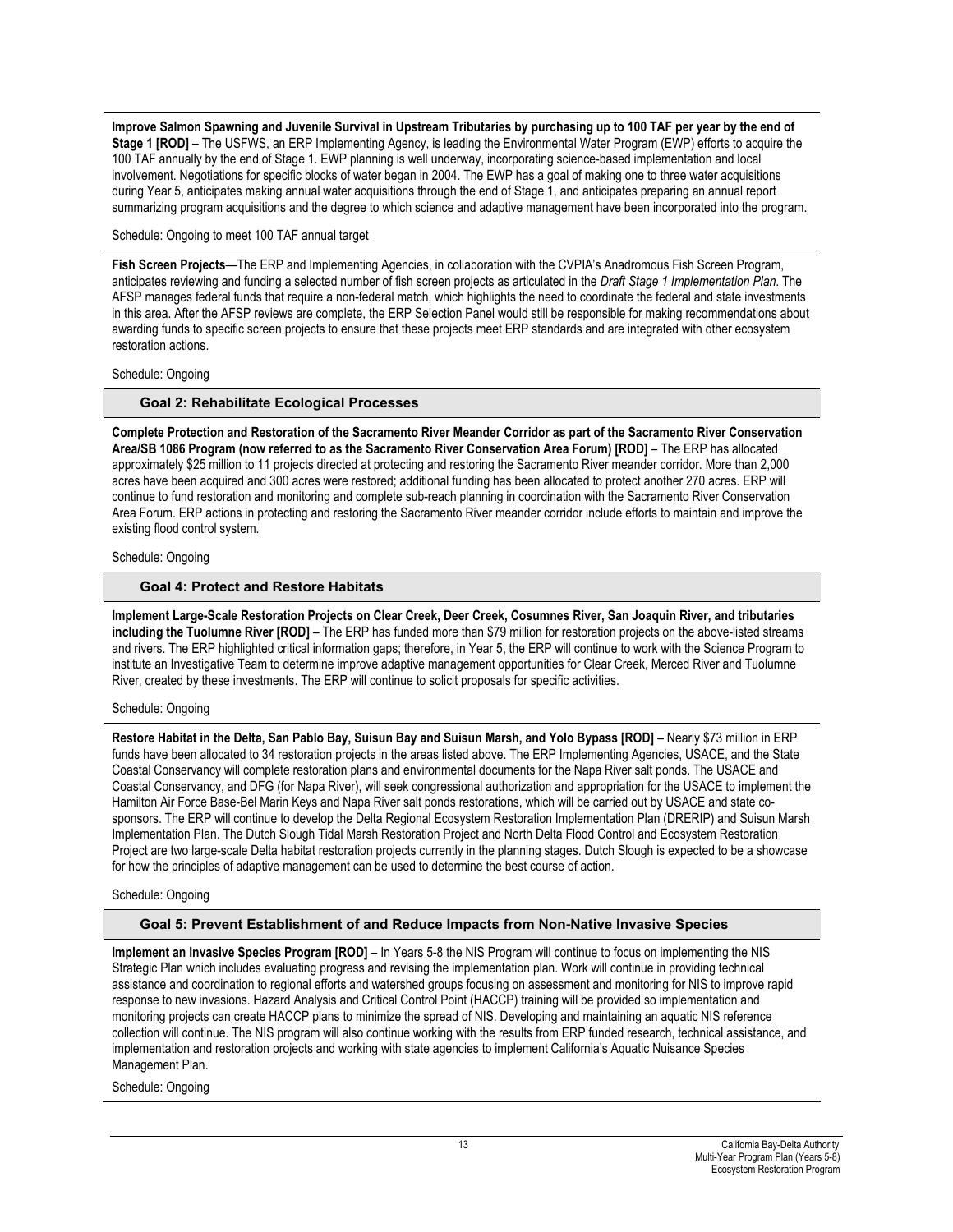#### **Goal 6: Improve or Maintain Water and Sediment Quality**

**Implement a Mercury Strategy**—The ERP priorities for implementing the mercury strategy include: establishing a scientific review panel and a quality assurance program; developing a monitoring program; continuing public outreach and education activities related to fish consumption; seeking mercury research projects to fill critical gaps, and mine remediation projects that qualify for funding from Prop 13; and coordinating between researchers, restoration managers, agencies and stakeholders on mercury contamination issues. CDFG will complete the quality assurance program. The Department of Health Services will continue coordination of outreach and education activities, including pilot studies on fish consumption to identify people with the highest risk. Efforts will include recruitment of a mercury coordinator and establishment of scientific review panel for annual review workshops. All other priorities will be reflected in the PSP.

#### Schedule: Ongoing

**Toxicity and Pesticide Investigations** – Funds will be provided for the Regional Board to collect and evaluate existing information on current use pesticides and their potential for ecological effects. This will result in a prioritized list of watersheds and chemicals with the highest likelihood of causing toxicity to aquatic life.

#### Schedule: Ongoing

**Improve Dissolved Oxygen Conditions in the San Joaquin River Near Stockton [ROD]** – As a result of ERP funded research, the following actions were identified for ERP: gap analysis and screening of non-aeration alternatives; award projects for additional information about possible non-aeration alternatives; identify local agency/sponsor for aeration demonstration project; award aeration demonstration project to local agency/sponsor; and solicit, award, construct, operate an aeration demonstration project by a local agency/sponsor; and establish a scientific review panel.

The implementing agencies are proposing actions in the Delta over the next few years which carry out key ROD commitments. One of these actions includes the South Delta Improvements Program (SDIP) which could impact dissolved oxygen in the San Joaquin River. The agencies recognized certain implementation actions, such as dissolved oxygen implementation and SDIP are inter-related and should be coordinated. Plans are underway to develop an integrated Delta Improvements Package which will address certain water quality problems such as dissolved oxygen, concurrently with proposed water supply improvements.

#### Schedule: Ongoing

#### **TASK: MONITORING**

#### **All Program Goals**

**Continue to develop and assess indicators** – The ERP has been developing indicators since 1996 and recently worked with the Science Program to develop a draft set of prototype presentations of indicators. The ERP expects to develop a plan for further development of indicators, to solicit comments on that plan from the ERP's Science Board, the Science Program, and stakeholders to proceed with further development and monitoring of indicators.

Schedule: Draft indicators complete in fall 2004; development, assessment and refinement continuing thereafter

**Focused Proposal Solicitation Package (PSP)**—The ERP plans to solicit proposals for monitoring and evaluation of previously-funded projects. Without continued funding to monitor previously-funded projects, the ERP risks losing the opportunity to collect information necessary to inform future decisions. A broader solicitation (see under Implementation) will address other ERP tasks.

Schedule: Initiation in 2004; completion in 2005.

**Implement Terrestrial and Aquatic Monitoring**—The ERP, in collaboration with the Science Program and Interagency Ecological Program, will begin implementing key elements of the Terrestrial and Amphibian Monitoring Program (TAMP) and the Aquatic Monitoring Program (AMP) critical to assessing ERP processes and successes.

#### Schedule: Ongoing

**Goal 1: Recover Endangered and Other At-Risk Species and Native Biotic Communities** 

**Develop and Implement Comprehensive Monitoring Plans for Central Valley Steelhead and Central Valley Chinook Salmon Escapement–** Development and implementation of monitoring plans for Central Valley steelhead and Chinook salmon escapement, including continued adult salmonid monitoring activities such as ladder counts, redd counts and carcass surveys, that will contribute to tracking progress toward achieving species recovery goals and ERP strategic goals and related objectives.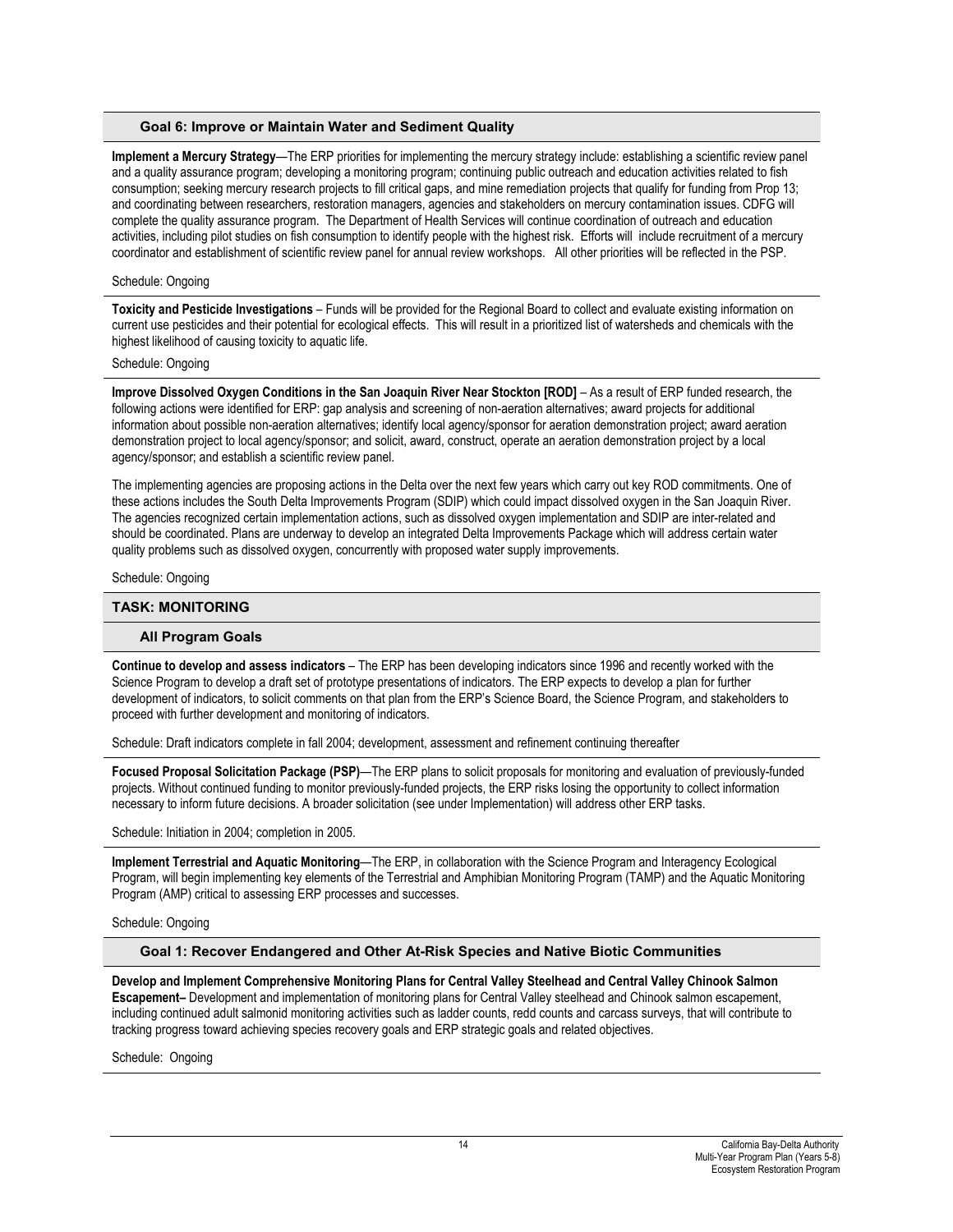**Conduct Juvenile Salmon and Steelhead Outmigrant Sampling in the Mainstem and Tributaries to the Sacramento and San Joaquin Rivers-** Continue to conduct monitoring activities such as operating rotary screw traps to track progress toward achieving species recovery goals and ERP strategic goals and related objectives.

#### **Schedule: Ongoing**

#### **Goal 3: Maintain or Enhance Harvestable Species**

**Assess the Potential Need for Additional Fish Contamination Monitoring and Consumption Advisories in the Bay-Delta Watershed [ROD]** – The ERP and other entities are jointly funding Phase I of a fish consumption study that includes public outreach and education. Several potential directed action projects that include fish tissue monitoring and public outreach and education will be revised and combined into one integrated proposal for resubmittal and potential funding in summer 2005.

Schedule: Completion 2007

#### **Goal 6: Improve or Maintain Water and Sediment Quality**

**Data integration on water and sediment quality and fish contamination**: A multi-agency coordinated effort has led to the development of a "consensus" database for reporting water, sediment and tissue data in a consistent and compatible format that facilitates data sharing and web-based availability. Funds will be provided for Dept. of Water Resources, in collaboration with CDFG and SWRCB, to implement the refined "consensus" database for new projects collecting water, sediment and tissue data, and to convert the existing data sets into the new format.

Schedule: Ongoing

#### **TASK: OVERSIGHT AND COORDINATION**

#### **All Program Goals**

**Authority Oversight and Coordination for the CALFED Bay-Delta Program ERP –** This task includes agency coordination for restoration, activities for regional coordinators, review and assistance with regulatory compliance issues, establishing and maintaining scientific review committees, developing annual work plans, developing a Single Blueprint for Restoration and Recovery, administering proposal or grant solicitation processes, tracking program progress, developing cross-cut budgets, and developing and reviewing State budget change proposals.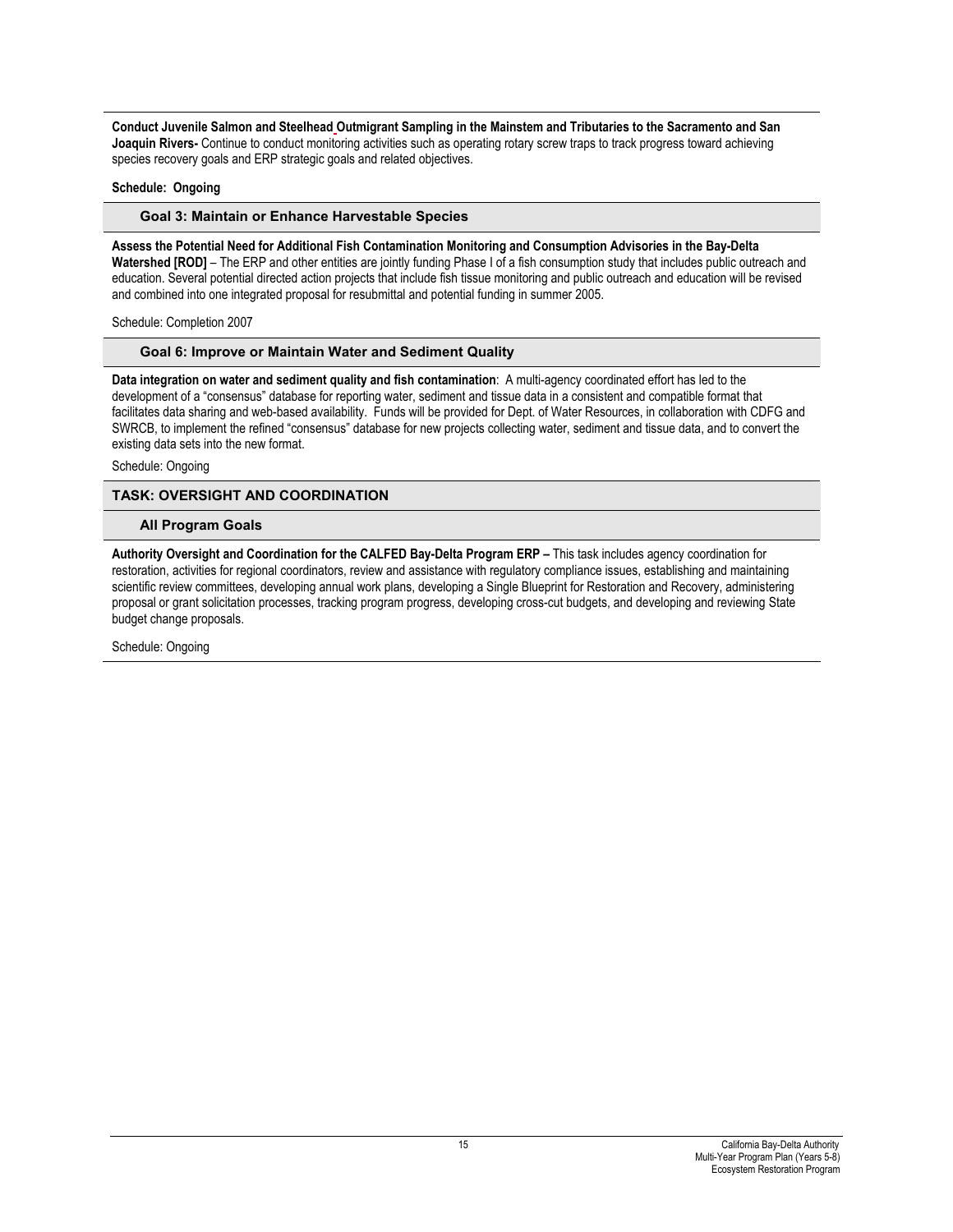# **Schedule**

The 30-year plan for ecosystem restoration has guided the 400-plus ERP projects directly designed to address ecosystem restoration. Given the time-scale of ecosystem restoration projects, many of the funded projects need to take place in phases; many ERP projects are at a point of needing next phase review and possible funding while others are in various stages of completion or just starting. Since ecosystem restoration has a 30-year implementation schedule, the information below provides insight into the areas in which ERP actions are taking place. Definitions of the project types may be found in the ERP *Draft Stage 1 Implementation Plan*.





## **Fund Sources and Amount of Funding to Support ERP Projects Through the 2002 PSP including Directed Actions in 2003**

| <b>Fund Source</b>                                        | <b>Percent of Total Fund Source</b><br><b>ERP Funding</b> |                                                                  | <b>Percent of Total</b><br><b>ERP Funding</b> |
|-----------------------------------------------------------|-----------------------------------------------------------|------------------------------------------------------------------|-----------------------------------------------|
| <b>CVPIA Habitat Restoration</b><br>Program (b)(1)(other) | 0.3%                                                      | <b>CVPIA Anadromous Fish</b><br>Restoration Program (3406)(b)(1) | 2%                                            |
| <b>Federal Cost Share for PSP</b><br>Projects             | 7%                                                        | State Cost Share for PSP<br>Projects                             | 13%                                           |
| Local Cost Share for PSP<br>Projects                      | 11%                                                       | Prop. 13. DWR Flood Protection<br>Corridor Program               | 0.9%                                          |
| Prop. 13. Environmental Water<br>Quality                  | 0.8%                                                      | Prop. 204, Chapter 7                                             | 65%                                           |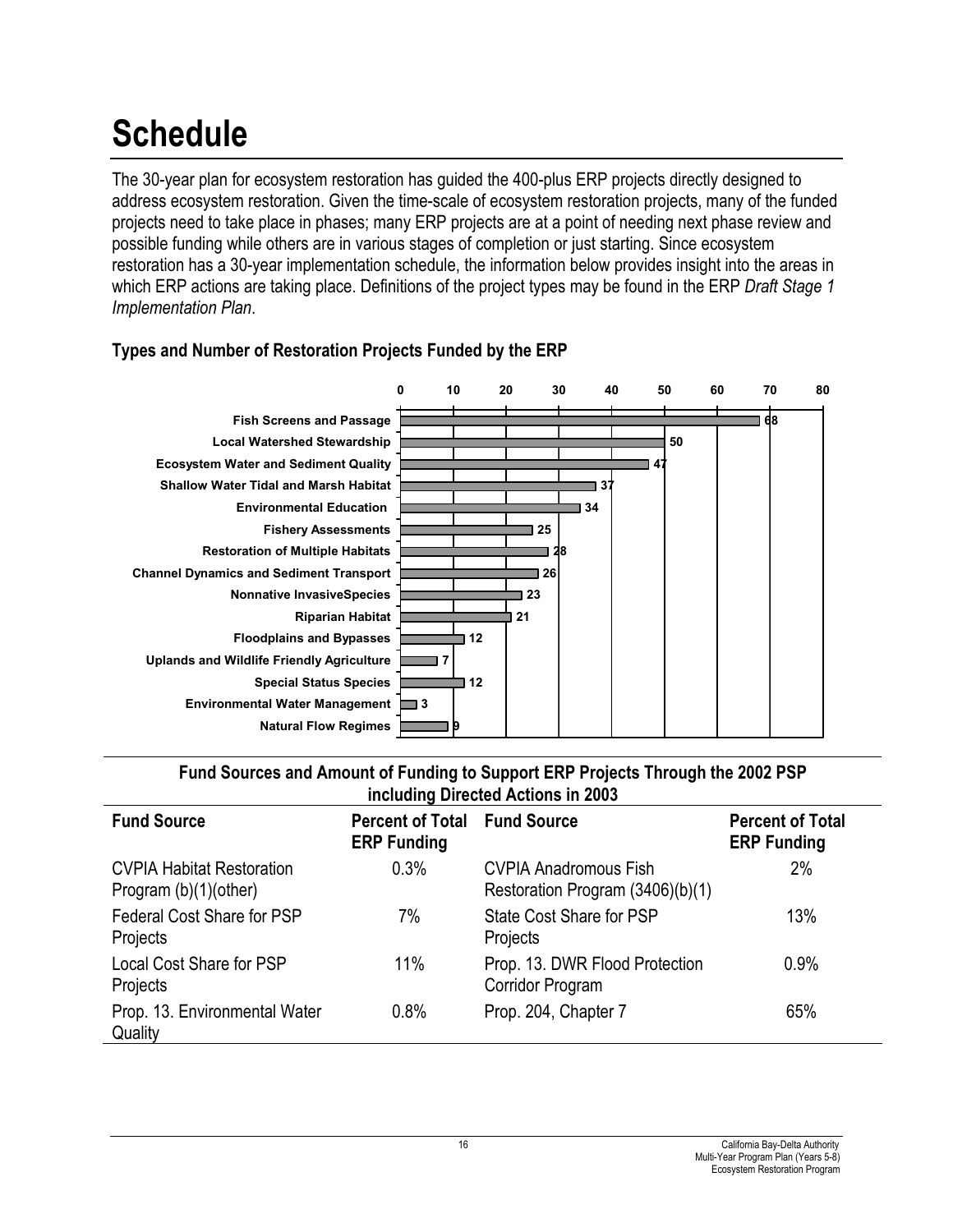# **Integration with Science, Environmental Justice, and Tribal Relations**

# **Science:**

The ERP is committed to a science-based, adaptive management approach to ecosystem restoration. Ensuring the scientific credibility of the ERP is an important responsibility of the Authority and the Implementing Agencies because a science-based approach will help maximize the effectiveness of the ERP and build confidence and support for the program's efforts.

The ERP coordinates with the Science Program to develop Performance Measures and incorporate review, insights, and advice from independent science experts to ensure that the best possible scientific information guides decision-making within the ERP and within programs linked to the ERP. The Science Program's approach for incorporating independent science expertise involves four levels of working groups along with independent peer review by individuals: the CALFED Bay-Delta Program-wide Independent Science Board, program-specific Science Boards<sup>1</sup>, Standing Boards<sup>2</sup>, and Technical Panels. In Years 1 and 2, the ERP provided more than \$15 million to the Science Program to support scientific studies associated with restoration.

The Science Program is involved in ERP efforts such as the Agency/Stakeholder Ecosystem Team (ASET), provided assistance in developing the *Draft Stage 1 Implementation Plan*, assists with external scientific review and research technical review for proposals, and many more scientific review coordination efforts.

Several linkages exist between the ERP Implementing Agencies and the Science Program to ensure integration and coordination of resource management, policy decision-making, and science program activities. For example, DFG, USFWS, and NOAA Fisheries are member agencies of the Interagency Ecological Program (IEP) of the Sacramento-San Joaquin Estuary. The Science Program is integrated with the IEP at various levels within the IEP organization and is represented in the IEP Science Advisory Group and Agency Coordinators. The Science Program provides input to the IEP work plan and provides updates of its activities at the annual IEP conference. Another example of integration is the collaboration between ERP, Science Program, and CVPIA Anadromous Fish Restoration Program's independent review processes, including the Adaptive Management Forums for Clear Creek and the Tuolumne and Merced rivers.

The ERP uses these various levels of science boards and panels, and promotes overlap in membership across the panels to provide panelists with an increased understanding of ERP-wide issues. The ERP's Science Board (ERPSB) consists of 13 international and local experts. ERP standing boards (or panels) include the Selection Panel, the Upper Yuba River Studies Technical Review Panel, the Mercury Peer

 $\overline{a}$ 1 Science Boards advise programs regarding the application of science and effectiveness of science practices within that program.

<sup>2</sup> Standing Boards combine the expertise and experience of individuals who together can represent the range of interdisciplinary knowledge of the variety of issues and challenges that converge in a program, a complicated issue, a specific region (e.g., the Delta), or a circumstance where multiple issues need to be addressed.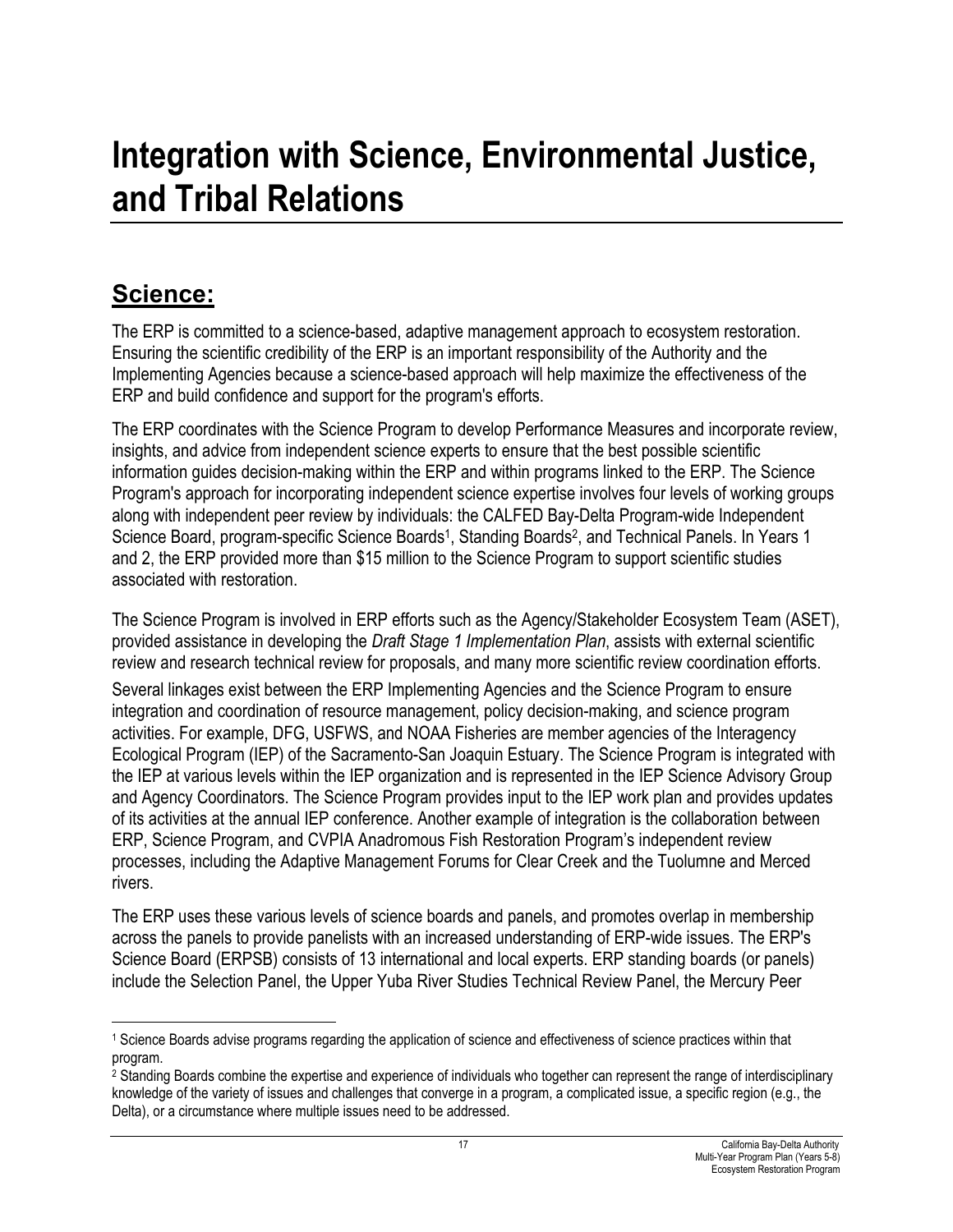Review Panel, and the Adaptive Management Forum for Large-Scale River Restoration. The ERP plans to initiate additional standing review panels including a Wetland and Floodplain Restoration Standing Review Panel, the Stockton Dissolved Oxygen Review Panel, and a Sacramento River Corridor Restoration Standing Review Panel.

In its recent draft Annual Report, the ERPSB noted the significant progress the ERP has made in incorporating independent, objective science into program planning and implementation. Notable examples include using outside peer reviews in selecting restoration projects for funding; requiring project applicants to include conceptual models with their project applications; establishing the Adaptive Management Forum to review large-scale river restoration projects; and reviewing and reorganizing the ERP milestones and developing science-based rationale for these milestones.

Even with the progress so far, the ERPSB made several recommendations regarding how the ERP could improve the scientific foundation of its program and more effectively engage science in the management decision making process. Recommendations included:

- **Providing more attention to and scientific engagement in the monitoring and assessment aspects** of funded restoration projects. These are critical steps in adaptive management. Continuous monitoring (including pre-project monitoring), evaluation, and adaptation will be needed if long-term restoration is to be realized.
- **Increasing the existing feed-back loop component of Adaptive Management, assessing and acting** upon the results.
- **IMPLEMENTIFY IMPLE THE COMMEDIATION IN ADAPT IS CONTINUES.** In the ERPS is concerned about the slow rate in which the concepts and practical steps developed at the workshop are being carried out.
- **Enhancing efforts to develop conceptual and operation models to aid decision making. These** should include a set of nested models, including an integrated regional model and location and issue specific models that are consistent with this larger model.
- Continuing the work in critically analyzing and articulating the scientific rationales for ERP Milestones.
- **Completing a comprehensive review of ERP funded projects (Phase 3 of the Projects Evaluation).**
- Updating and refining the ERP Strategic Plan to provide timely guidance for the ERP.
- **Developing and adopting a set of performance indicators.**

The ERP and Science Programs will use the ERPSB's recommendations as a basis for planning staff and project actions. Members of the ERPSB anticipate continued collaboration with both the ERP and Science Program staff in assisting those programs in their respective efforts at using science to help direct program actions.

Another issue of concern, but not called out by the ERPSB as a specific recommendation is the "closing of the adaptive management loop." In the adaptive management model preferred by ERP and Implementing Agencies, information from activities would feedback into the decision making chain and allow for modified approaches as new information is developed. This feedback loop requires monitoring and reporting on a timely basis. Among the factors limiting the feedback loop is adequate funding and contracting ability.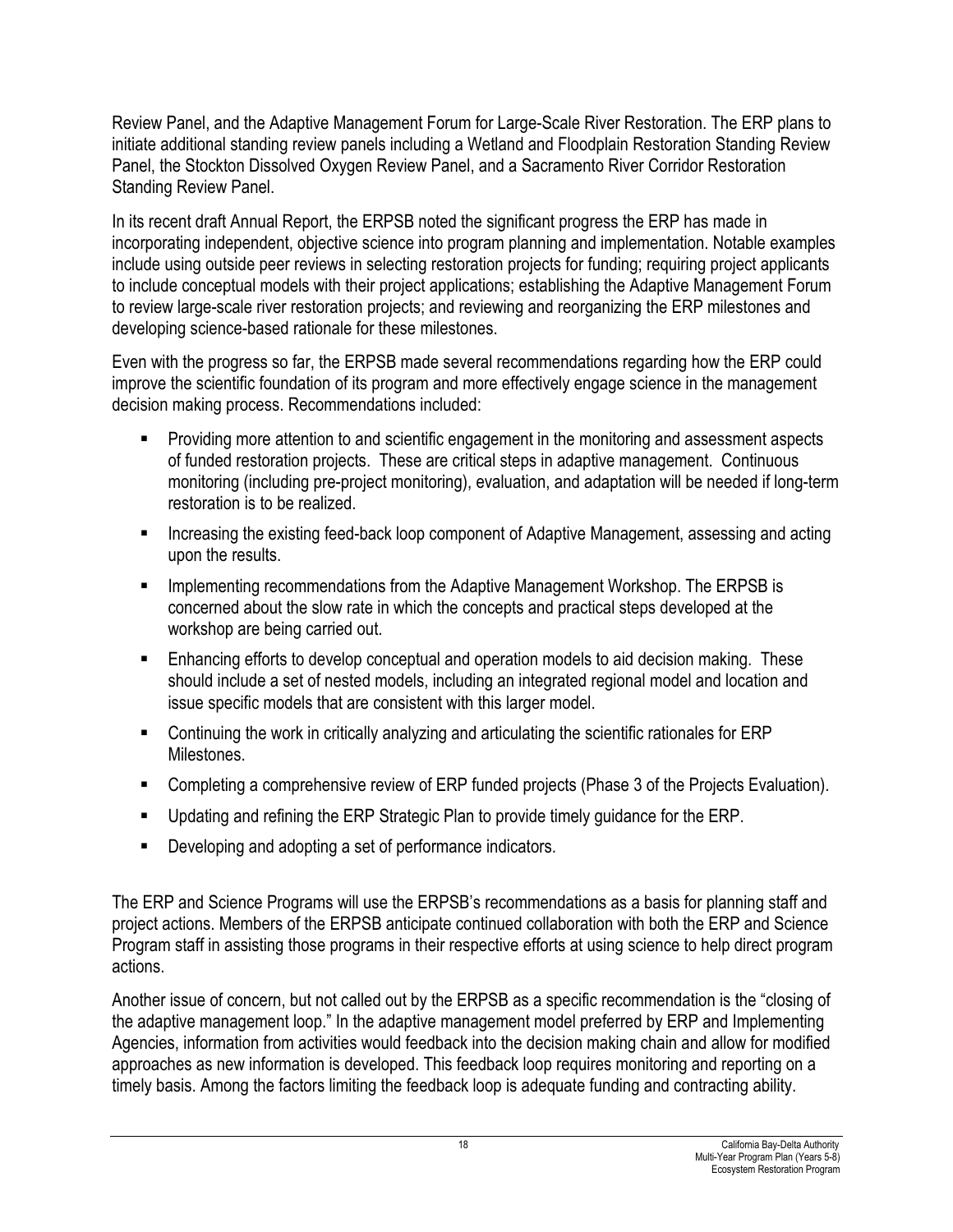## **Performance Measures:**

Performance measures translate program goals and objectives into measurable benchmarks of success. Performance measures range from relatively simple metrics to complex cross program assessments. As such, current work on Performance Measures includes counting the simple metrics and laying the technical and scientific groundwork that will allow us to perform more complex assessments later.

The Science Program and the Ecosystem Restoration Program have been continuously working to design performance measures for the program. The Science Program has articulated the following three levels of Performance Measures. These will be refined as they are tailored for the unique needs of each program. For Ecosystem Restoration, examples of performance measures include:

- **Level 1: Simple administrative measures.** Reports of funding allocations (such as number of dollars spent and the number of projects funded).
- x **Level 2: Quantifiable accomplishments directly related to program actions.** Measures that track the direct results of implementing projects (such as miles of stream restored, acres of habitat protected, or numbers of fish screens installed).
- x **Level 3: Indicators related to program goals.** Indicators that track responses to projects, or groups of projects, especially in relation to program goals and objectives (such as delta smelt adult abundance indices, spawning gravel recruitment, or salmon spawning escapement).

The ERP will continue to collect and evaluate data on Level 1 and 2 accomplishments including project expenditures and the number and types of ERP projects and their related accomplishments. Levels 1 and 2 are reported in the Accomplishments section of this document, as well as in the *ERP Project Evaluation Phase 2 Report (Look Back Exercise)* and the recent *Reinitiation of Consultation: Assessing Progress Towards Milestones and the Efficacy of the Environmental Water Account*. Level 3 ERP indicators have been in development for several years. In 1996, the ERP worked with agencies, stakeholders and other interested parties to develop indicators for ecosystem restoration. After developing a framework for selection rationale, a slate of about 150 indicators were selected for the ERP; these can be found in the Ecosystem Restoration Program Plan Volume I. In 2003 a workgroup representing the CALFED Bay-Delta Program implementing agencies was charged with refining the ERP indicators. The refined set of indicators will be more sensitive to the scale of ecological changes that could result from ERP actions than general indicators previously selected, which reflected general ecological conditions, many of which are affected by factors and events beyond the scope of the CALFED Bay-Delta Program. A draft work plan is under review by the Authority's management, and is subject to subsequent review by ERP's Science Board, the Science Program, and stakeholders.

Because Level 3 measures gauge the combined effects of several Program Elements, ERP will contribute to the Science Programs ongoing development of performance measures that demonstrate the progress that the program has made toward its stated goals. This process integrates with, but does not replace, the ERP's efforts in refining its ecological indicators.

One ERP-focused effort that contributes to the Science Program's and implementing agencies workgroup's charge is the slate of conceptual models being developed by the Delta Regional Ecosystem Restoration Implementation Plan (DRERIP) workgroup and the Suisun Marsh Charter Process workgroup. The conceptual models will show the interrelationships among the selected indicators and performance measures with ERP actions.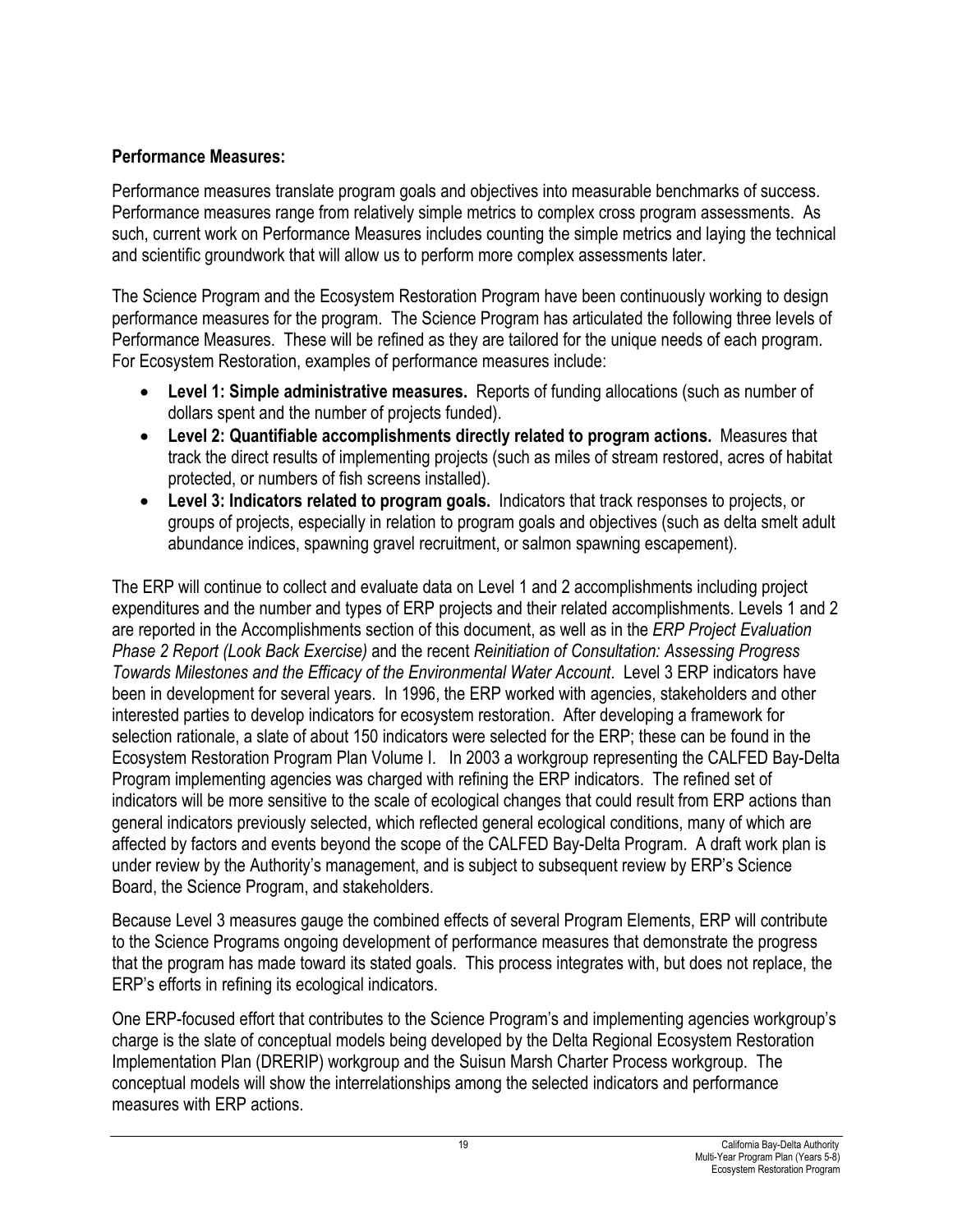# **Environmental Justice and Tribal Relations:**

Environmental Justice and tribal relations are important implementation commitments of the Bay-Delta Program, and are important components of the ERP. The ERP maintains an extensive list of local agencies, tribes, and nonprofit organizations, including many representing economically disadvantaged communities, to whom it provides notices about the ERP's activities and proposal solicitation packages. The ERP holds workshops to explain grant-making guidelines, criteria and processes in communities in its solution area and provides assistance to grant seekers through a toll-free telephone number and on-line materials. Local agencies and tribes are notified when the ERP receives proposals within their jurisdictions so they are aware and can provide comments if they choose to do so. Their comments are considered in grant recommendations.

Two activities illustrate how ERP integration of environmental justice concerns and tribal relations: the ERP funded studies involving fish consumption and the Environmental Water Program.

Recent data indicate that fish in the Bay-Delta watershed can have concentrations of mercury, PCBs, and organochlorine pesticides that may present a health hazard to certain populations that may be disproportionally affected by the contaminants. These populations include people who rely heavily on local fish as a food resource, pregnant women and children, who are particularly sensitive to the effects of fish contamination. In addition, some of these potentially high risk groups may be more difficult to inform due to language and cultural barriers. Since 2001, ERP staff has worked collaboratively with members of the Environmental Justice Subcommittee, water quality and public health agencies, and other community groups to develop a strategy to address fish contamination and public health concerns. ERP has funded studies and environmental outreach education efforts to address bioaccumulation and fish consumption.

The Environmental Water Program (EWP) undertakes its process for identifying willing sellers and designing and monitoring projects by using teams made up of local stakeholders, local agency representatives, a science team, and other agency representatives to ensure that all projects are locallysponsored and locally-acceptable. All interested parties are welcome to participate on these teams. EWP staff has done extensive outreach to inform local interests about each priority watershed of the program, and how they can participate and have direct input into the EWP. EWP communicates with local organizations, local legislative representatives, tribal interests, and local government and government staff. EWP publishes notices of its meetings in local papers; routinely makes presentations to Bay-Delta Public Advisory Committee's ecosystem restoration, watershed, and environmental justice subcommittees, and participated in a federally-sponsored Tribal Forum in early 2004.

Among the other issues that the ERP and the Environmental Justice Subcommittee will work to address is that of identifying potential third party impacts from environmental restoration activities.

The ERP and Implementing Agencies also will work with the CBDA Tribal Relations Coordinator to help foster more meaningful tribal input and participation on issues or concerns of the tribes. Among the opportunities to do so are:

• Tribal Water Programs (Clean Water Act 106, 319H, etc.) The majority of California Tribes developed USEPA Tribal Environmental Programs with extensive water protection and water quality programs that should be considered in ecosystem restoration project planning and implementation.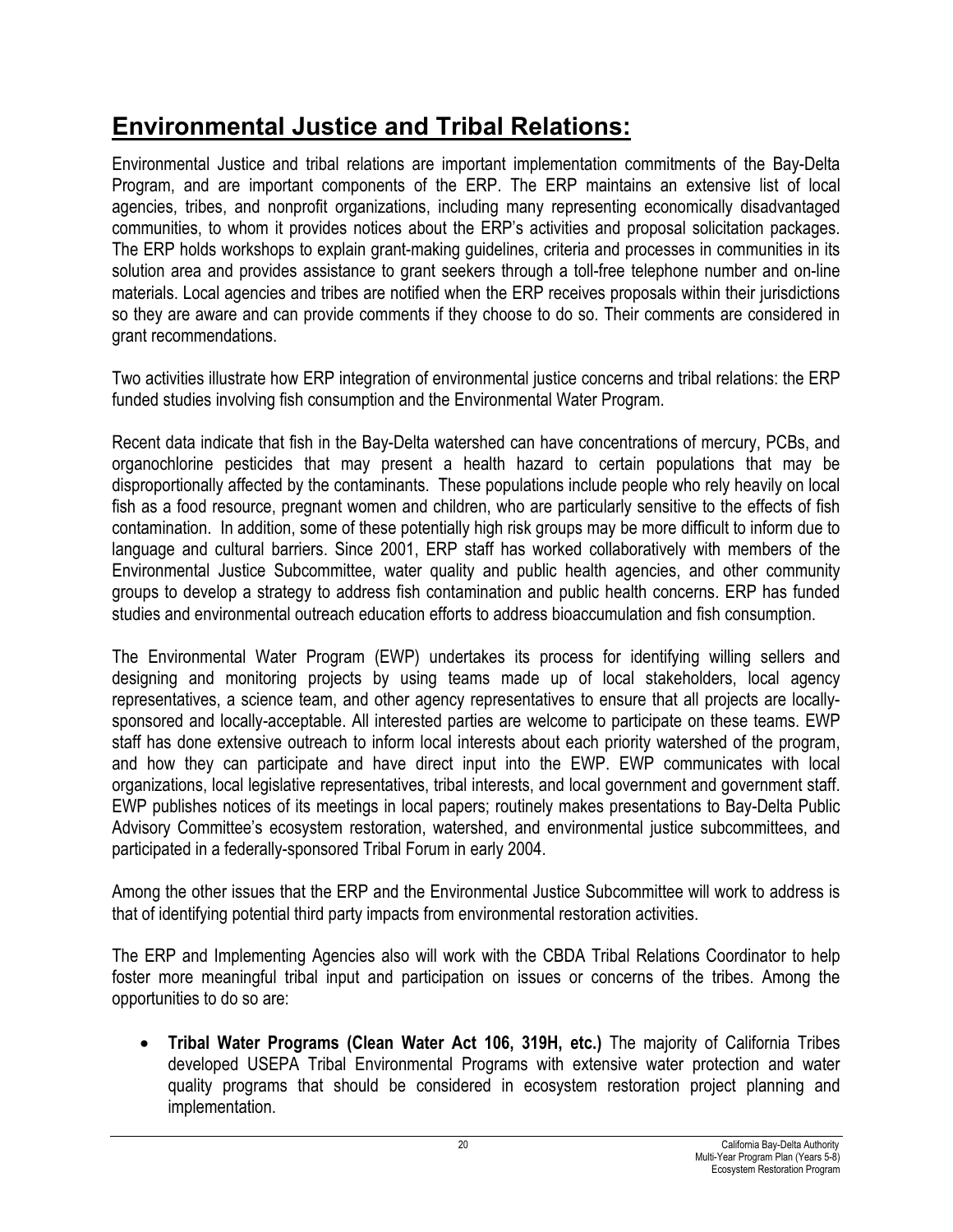- x **Tribal MOU'S/Programmatic Agreements (PA's).** Memorandums of Understanding (MOUs), Memorandums of Agreement (MOAs) and Programmatic Agreements (Pas) with California Tribes are an effective method of conducting initial consultation and final decision-making in implementing the ERP.
- **Stewardship.** Tribes are very aware of stewardship concepts and have formed partnerships with many local agencies and environmental groups to promote such concepts and on-the-ground projects. The ERP may be able to assist in its capacity-building function in helping to continue existing connections and foster new relationships between Tribes and other stakeholder groups to meet mutual environmental restoration needs.
- **Bay-Delta Public Advisory Committee (BDPAC) Tribal Representatives.** California Tribes have been involved with CALFED for several years in various stakeholder groups and other public forums. There currently are two Tribal Advisory Members serving on BDPAC and several of its subcommittees, including the Ecosystem Restoration Subcommittee. CBDA's Tribal Coordinator, along with the ERP and Implementing Agencies, can assist in relaying information about ERP implementation between BDPAC, its subcommittees and the California Tribes.
- Role of the Bureau of Indian Affairs (BIA). Although the BIA is not a CALFED member agency, it is the lead federal agency for protecting Indian Trust Assets (ITAs). The BIA reviews environmental compliance documents of CALFED projects impacting ITA's.
- **Grant opportunities/educational outreach.** The ERP and Implementing Agencies will work with the CBDA Tribal Coordinator to continue to notify tribal governments of grant opportunities that promote ecosystem restoration.

The ERP, Implementing Agencies, and the CBDA Tribal Coordinator will continue to work together to explore other opportunities to enhance tribal relations and outreach to tribes regarding ecosystem restoration and related issues.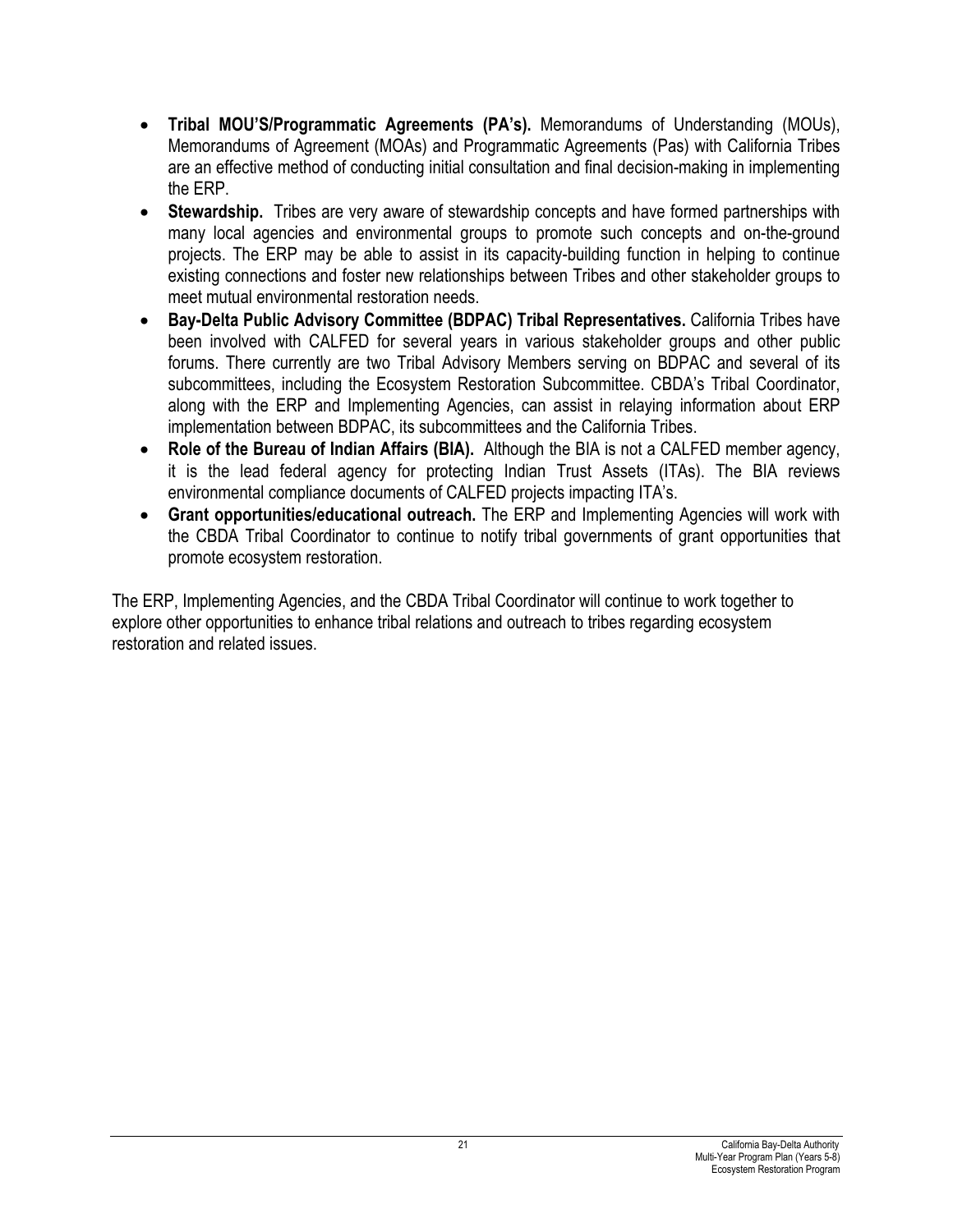# **Cross-Program Relationships**

**Environmental Water Account (EWA)** – Ensuring that the short- and long-term water management efforts of the projects protect the ecosystem or are consistent with or complementary of the ERP is a key linkage that will be the responsibility of CDFG, NOAA Fisheries, and the USFWS.

EWA Implementing Agencies are CDWR, USBR, USFWS, NOAA Fisheries, and CDFG. USFWS, NOAA Fisheries, and CDFG are also ERP Implementing Agencies.

**Storage, Conveyance, and Conjunctive Use** – Ensuring that the short- and long-term water management efforts of the projects protect the ecosystem or are consistent with or complementary of the ERP is a key linkage that will be the responsibility of CDFG, NOAA Fisheries, and the USFWS.

Many planned Conveyance Program actions could have ecosystem impacts that will be addressed in project-specific environmental documents. Planned Conveyance Program actions include constructing a new screened intake at Clifton Court Forebay, increasing SWP pumping, constructing operable barriers on the south Delta, revising Delta Cross Channel (DCC) operation, and implementing restoration efforts as part of the North Delta Flood Control and Ecosystem Restoration Improvement Program. ERP involvement in the North Delta Flood Control and Ecosystem Restoration Improvement Program planning efforts includes ongoing participation on the North Delta Agency Team, North Delta Improvement Group, and recently increased communication among ERP agency scientists and North Delta Program staff.

The ERP Implementing Agencies engage in the Storage program through their regulatory processes, participating on technical panels, and in their efforts to develop and share science supporting Storage Program decisions.

Water Transfer – The EWA, ERP, and the Environmental Water Program (EWP) are all interconnected by the shared goal of recovering at-risk fish species. There are undeveloped opportunities for cross-program linkages between ERP and the Water Transfer Program. To develop cross-program linkages, the EWP developed a process for selecting pilot water acquisitions that includes a related program coordination plan (potential EWP projects will be evaluated by staff from all programs that seek to acquire or transfer water).

**Drinking Water Quality (DWQ)** – The ERP has worked closely with the DWQ Program in developing information and selecting projects to address water quality issues that impact both ecosystem and human health. For example, ERP coordinates its San Joaquin Salinity and Selenium Reduction activities with DWQ. To date, the ERP has invested over \$44 million in water quality projects, many of which have drinking and environmental water quality benefits. In addition, ERP investments in other areas, such as watershed protection and restoration of riparian buffer zones are likely to reduce run-off from urban and agricultural sources and therefore improve drinking water quality. An example of an ERP project that meets both ERP and DWQ goals is the San Joaquin River Real-time Water Quality Management Program.

In cases where ERP investments may adversely affect drinking water quality, the ERP has invested in research and monitoring to better understand potential effects. The ERP has invested over \$10 million in six different research projects that investigate the potential impacts to drinking water from wetland restoration and organic carbon as a food resource for the aquatic ecosystem.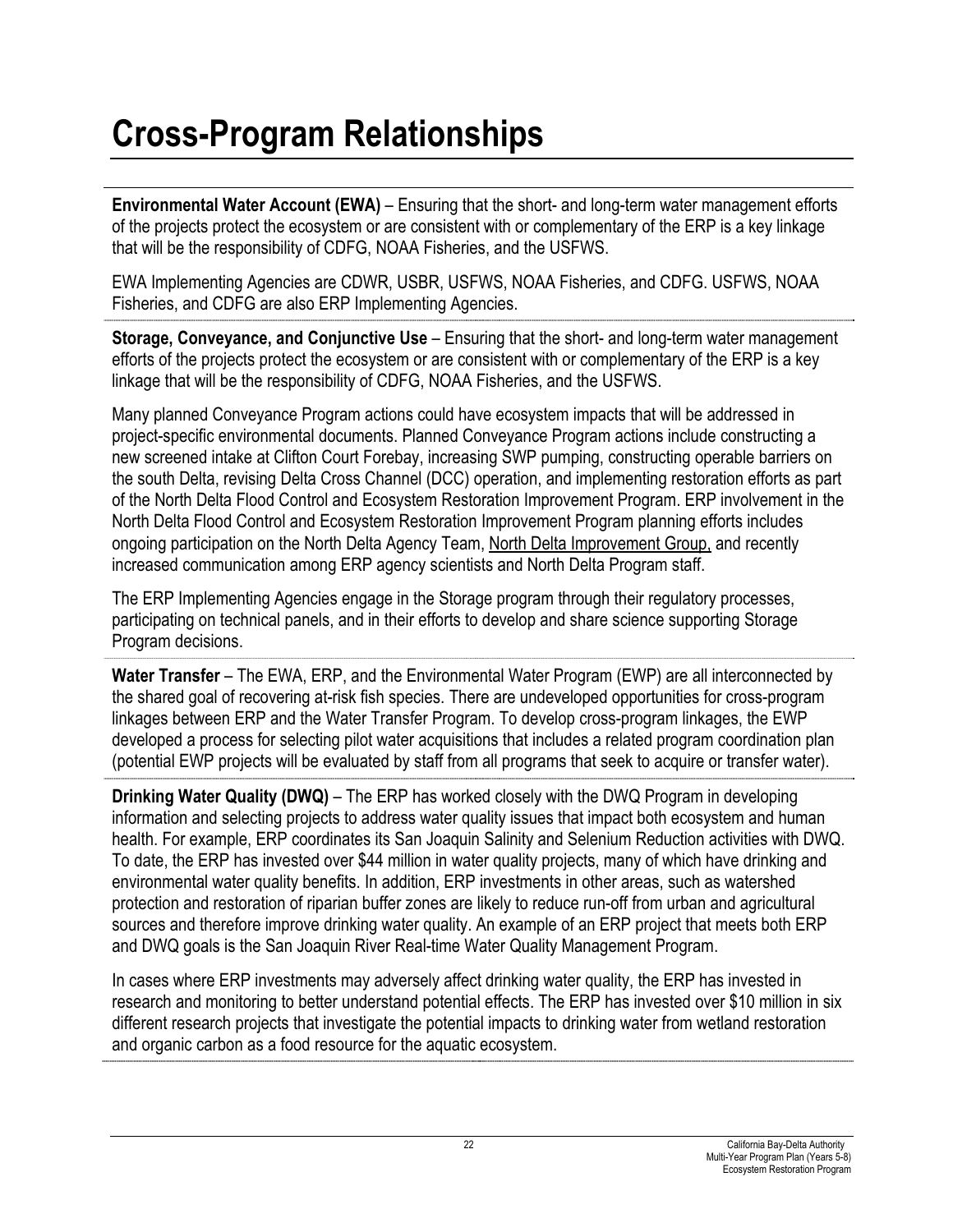**Water Use Efficiency (WUE)** – Improvements in water use efficiency have the potential to benefit aquatic habitats, through improvements in both the quality and quantity of instream flows. The water use efficiency investments take place at the local level, and to that end, the Implementing Agencies' regional coordinators play a significant role in the ERP-Water Use Efficiency Program linkage.

**Watershed** – Prior to the Watershed Program developing its ability to provide funding, the ERP funded capacity building for local watershed groups. Now that the Watershed Program funds such capacity building, the ERP has focused on funding restoration projects developed in support of local watershed plans. Complementary efforts in numerous watersheds have been funded by both programs through close collaboration during project selection processes. Two ERP Implementing Agencies (DFG and USFWS) are also Implementing Agencies for the Watershed Program.

The ERP established the EWP to acquire water on upstream tributaries to the Bay-Delta system to improve spawning and rearing habitat for salmonids and to implement ERP flow-related objectives on these tributaries. EWP water acquisitions will use communication networks established by prior ERP and continuing Watershed efforts.

**Levee System Integrity** – The ERP has invested more than \$85 million in at least 31 projects related to the Levee System Integrity Program, including projects that specifically address levee system integrity and others that help the Levee program meet its habitat enhancement requirements for levee maintenance. An example of an ERP project that meets both ERP and Levee System Integrity needs is a *Feasibility Study of the Ecosystem and Water Quality Benefits Associated with Restoration of Franks Tract, Big Break, and Lower Sherman Lake*. A wildlife-friendly levee habitat restoration and management project on McCormack-Williamson Tract also contributes to improved levee system integrity.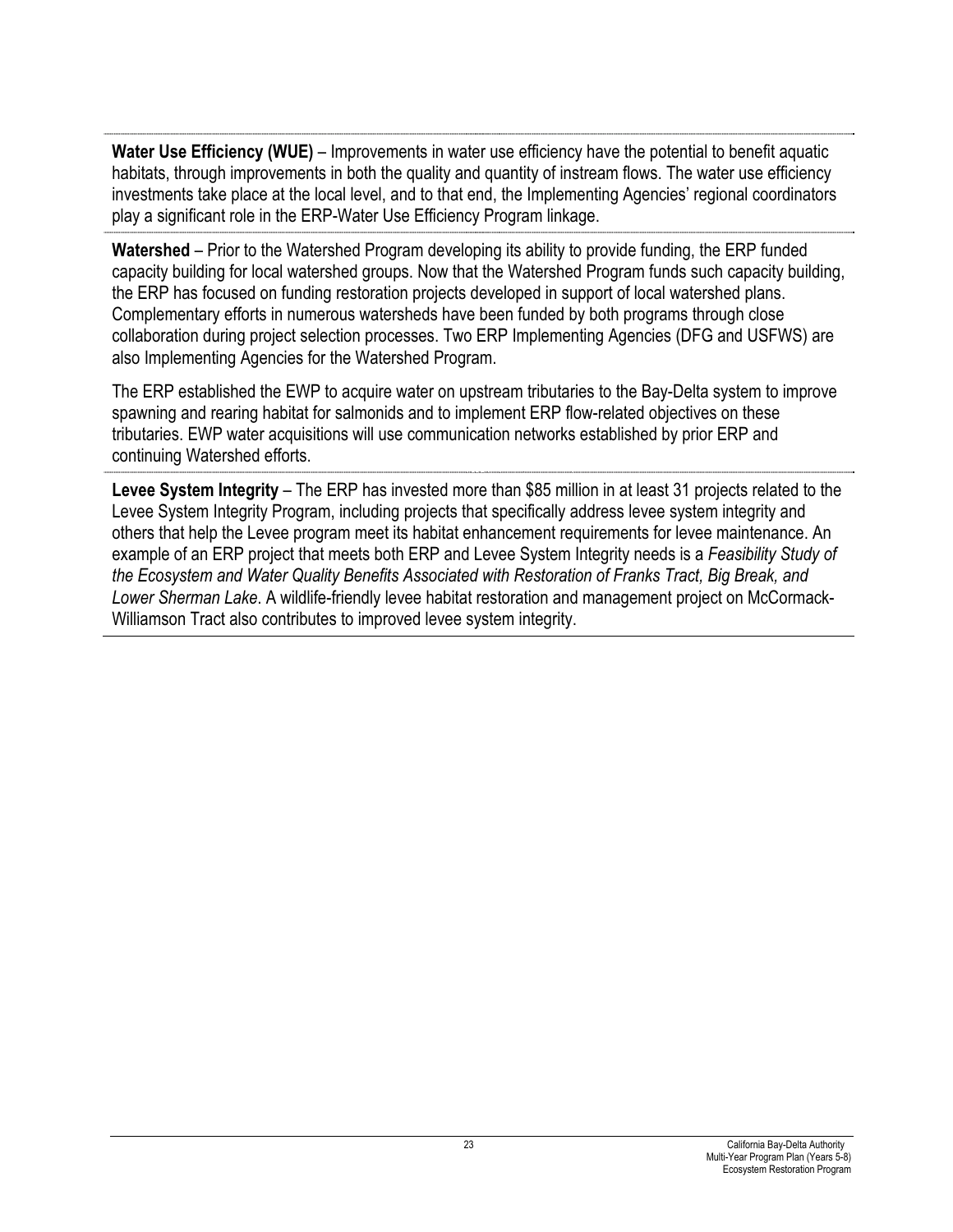| Ecosystem Restoration<br>$($ \$ in millions)                                                                                                                                                                                                                                                                                                                                                                                                                                                                            | )<br>አ  | Yr 2    | Yr3                                                                      | Yr4     | Yr 5    | ى<br>1<                                                                                                                 | Yr 7      | у. х    | Grand Total                                                                                                                                                                      |
|-------------------------------------------------------------------------------------------------------------------------------------------------------------------------------------------------------------------------------------------------------------------------------------------------------------------------------------------------------------------------------------------------------------------------------------------------------------------------------------------------------------------------|---------|---------|--------------------------------------------------------------------------|---------|---------|-------------------------------------------------------------------------------------------------------------------------|-----------|---------|----------------------------------------------------------------------------------------------------------------------------------------------------------------------------------|
| State $^{2}$                                                                                                                                                                                                                                                                                                                                                                                                                                                                                                            | \$36.8  | \$158.3 | \$128.2                                                                  | \$128.9 | \$93.7  | \$20.5                                                                                                                  | .<br>\$16 | \$11.0  | \$593.4                                                                                                                                                                          |
| Federal <sup>3</sup>                                                                                                                                                                                                                                                                                                                                                                                                                                                                                                    | \$11.5  | \$3.5   | \$4.7                                                                    | \$2.6   | \$2.2   |                                                                                                                         |           |         | \$24.5                                                                                                                                                                           |
| Local <sup>4</sup>                                                                                                                                                                                                                                                                                                                                                                                                                                                                                                      | \$19.7  | \$16.5  | \$16.5                                                                   | \$20.0  |         |                                                                                                                         |           |         | \$72.7                                                                                                                                                                           |
| Water User                                                                                                                                                                                                                                                                                                                                                                                                                                                                                                              | \$18.8  | \$34.0  | \$25.5                                                                   | \$22.5  | \$27.8  | \$4.4                                                                                                                   | \$4.0     | 4.0     | \$140.9                                                                                                                                                                          |
| Available Funding Total                                                                                                                                                                                                                                                                                                                                                                                                                                                                                                 | \$86.8  | \$212.2 | \$174.9                                                                  | \$174.1 | \$123.7 | \$24.8                                                                                                                  | \$20.0    | \$14.9  | r.<br>\$831.                                                                                                                                                                     |
| LO.<br><b>Projected Needs Estimate</b>                                                                                                                                                                                                                                                                                                                                                                                                                                                                                  | \$228.0 | \$190.0 | \$163.0                                                                  | \$168.0 | \$150.0 | \$154.2                                                                                                                 | \$158.4   | \$162.6 | \$1,374.2                                                                                                                                                                        |
| Original ROD Estimate (Aug, 2000) <sup>6</sup>                                                                                                                                                                                                                                                                                                                                                                                                                                                                          | \$228.0 | \$190.0 | \$163.0                                                                  | \$168.0 | \$220.0 | \$218.0                                                                                                                 | \$218.0   |         | \$1,405.0                                                                                                                                                                        |
| 1. Funding for Years 1-3 reflect actual State, Federal and Local obligations, commitments, encumbrances and expenditures updated to reflect addular fund amounts for each task. State funds 4 & 5 reflect the Governor's Budge<br>the Year 4 enacted and President's FY 2005 proposed budget. Projected Inning sthow in Years 6 - 8 includes remaining estimates for State bond Iundis, State base funding, and Incaching to grants for years where bond funding<br>appropriations beyond Year 5 are unknown.<br>NOTES: |         |         |                                                                          |         |         |                                                                                                                         |           |         |                                                                                                                                                                                  |
| 2. The State budget includes funding for the California Bay-Delta Authority (Authority), Department of Nexty, Department of Fish and Garne (CDF), Resources Agency, and the Wildlife Conservation Board (WCB)                                                                                                                                                                                                                                                                                                           |         |         |                                                                          |         |         |                                                                                                                         |           |         |                                                                                                                                                                                  |
| 3. The Federal budget includes funding for the U.S. Bureau of Reclamation (Reclamation), U.S.                                                                                                                                                                                                                                                                                                                                                                                                                           |         |         |                                                                          |         |         | Army Corps of Engineers (USACE), U.S. Fish & Wildlife Service (USFW), and the National Marine Fisheries Service (NMFS). |           |         |                                                                                                                                                                                  |
| 4. Water User/Local funding includes State Water Project Funds and CVPIA Restoration Funds<br>matching funds are estimated and updated as information becomes available.                                                                                                                                                                                                                                                                                                                                                |         |         |                                                                          |         |         |                                                                                                                         |           |         | that are collected from state water contractors and Central Valley Project water users, but are budgeted and appropriated through the federal and state governments. Local grant |
| 5. The Projected Needs Estimates are based on funding targets from the 10-year Finance Plan                                                                                                                                                                                                                                                                                                                                                                                                                             |         |         | July 2) and may change based on completion of the plan in November 2004. |         |         |                                                                                                                         |           |         |                                                                                                                                                                                  |
| Original ROD Estimate represents the original Stage 1 (Years 1-7) funding estimates from the Record of Decision (Aug 2000).<br><u>نه</u>                                                                                                                                                                                                                                                                                                                                                                                |         |         |                                                                          |         |         |                                                                                                                         |           |         |                                                                                                                                                                                  |
|                                                                                                                                                                                                                                                                                                                                                                                                                                                                                                                         |         |         |                                                                          |         |         |                                                                                                                         |           |         |                                                                                                                                                                                  |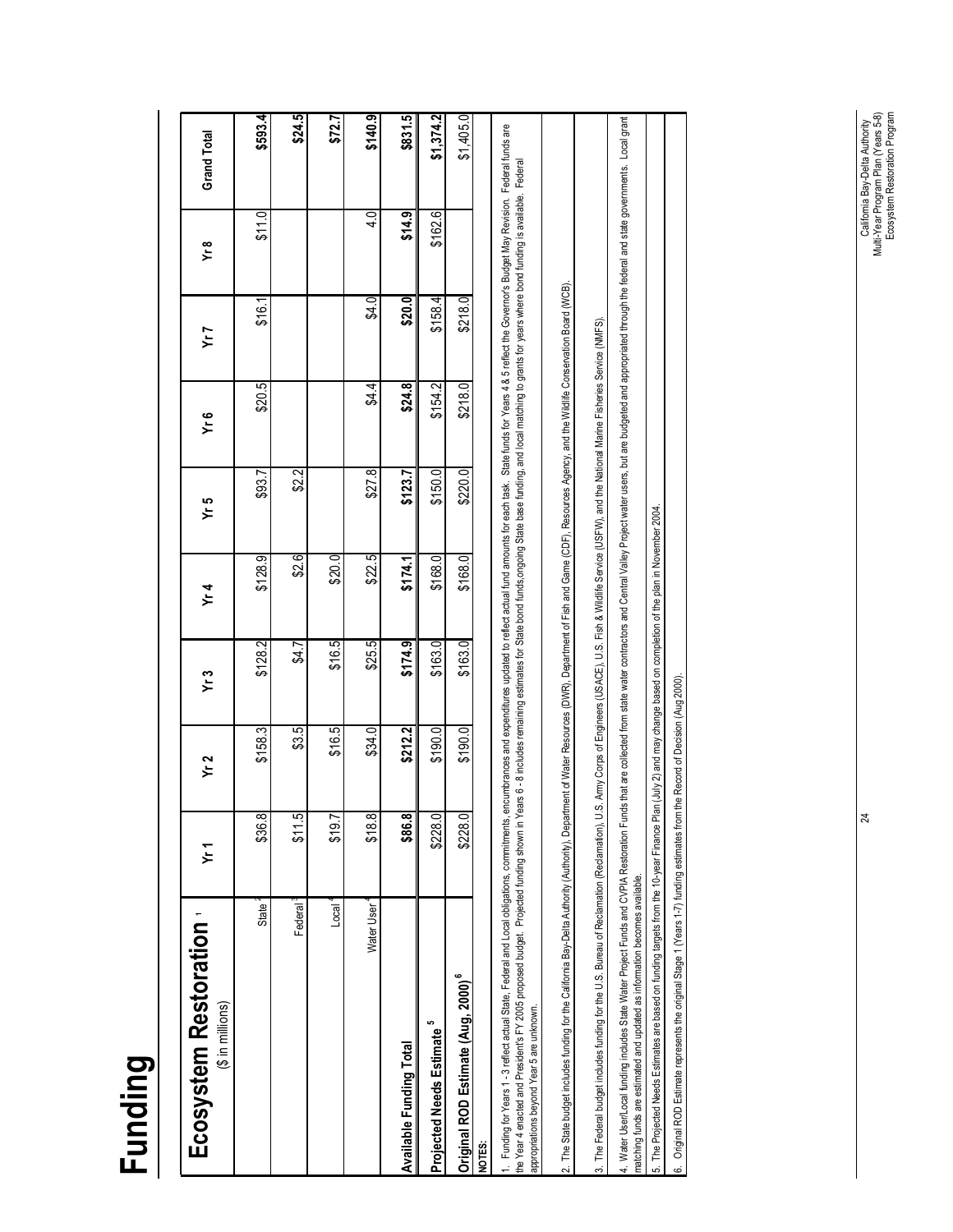# Funding by Task **Funding by Task**

| غ<br>Ecosystem Restoratio<br>(\$ in millions)                                                                                                                                                                                                                                                                                                                                                                                                                                                                                                            | Yr1      | Yr2     | Yr3     | Yr4     | Yr5     | Ϋ́r 6   | Yr 7          | ٧r 8          | Grand<br>Total |
|----------------------------------------------------------------------------------------------------------------------------------------------------------------------------------------------------------------------------------------------------------------------------------------------------------------------------------------------------------------------------------------------------------------------------------------------------------------------------------------------------------------------------------------------------------|----------|---------|---------|---------|---------|---------|---------------|---------------|----------------|
| 1) Planning                                                                                                                                                                                                                                                                                                                                                                                                                                                                                                                                              | \$9.0    | \$9.4   | \$10.1  | \$17.6  | \$4.8   | \$2.6   | $\frac{2}{3}$ | $\frac{2}{3}$ | \$59.8         |
| 2) Research                                                                                                                                                                                                                                                                                                                                                                                                                                                                                                                                              | চ্য<br>চ | \$3.7   | \$1.9   | \$12.0  | \$2.5   | \$2.5   | \$2.5         | \$2.5         | \$28.8         |
| 3) Implementation                                                                                                                                                                                                                                                                                                                                                                                                                                                                                                                                        | \$74.6   | \$189.7 | \$155.  | \$133.6 | \$114.4 | 517.7   | \$13.7        | 69.0          | \$707.6        |
| 4) Monitoring                                                                                                                                                                                                                                                                                                                                                                                                                                                                                                                                            |          | \$3.6   | \$3.1   | \$5.5   |         |         |               |               | \$12.2         |
| 5) Oversight & Coordination                                                                                                                                                                                                                                                                                                                                                                                                                                                                                                                              | \$2.0    | \$5.8   | \$4.7   | \$5.5   | \$2.0   | \$2.0   | \$0.7         | $\frac{2}{3}$ | \$23.0         |
| <b>Available Funding Total</b>                                                                                                                                                                                                                                                                                                                                                                                                                                                                                                                           | \$86.8   | \$212.2 | \$174.9 | \$174.1 | \$123.7 | \$24.8  | \$20.0]       | \$14.9        | \$831.5        |
| Projected Needs Estimate <sup>2</sup>                                                                                                                                                                                                                                                                                                                                                                                                                                                                                                                    | \$228.0  | \$190.0 | \$163.0 | \$168.0 | \$150.0 | \$154.2 | \$158.4       | \$162.6       | \$1,374.2      |
| Original ROD Estimate (Aug, 2000) <sup>3</sup>                                                                                                                                                                                                                                                                                                                                                                                                                                                                                                           | \$228.0  | \$190.0 | \$163.0 | \$168.0 | \$220.0 | \$218.0 | \$218.0       |               | \$1,405.0      |
| . Funding for Years 1 - 3 reflect actual State, Federal and Local obligations, commitments, encumbrances and expoed to flect actual funds and untis for ears and for Years 4 & 5 reflect the Governor's Budget May Revision. F<br>.6 - 8 includes remaining estimates for State bond funds,ongoing State base funding, and local matching to grants for years where bond funding is available. Federal appropriations beyond<br>enacted and President's FY 2005 proposed budget. Projected funding shown in Years<br>ear 5 are unknown.<br><b>NOTES:</b> |          |         |         |         |         |         |               |               |                |
| 2. The Projected Needs Estimates are based on funding targets from the 10-year Finance Plan (June 8) and may change based on completion of the plan in November 2004.                                                                                                                                                                                                                                                                                                                                                                                    |          |         |         |         |         |         |               |               |                |

California Bay-Delta Authority<br>Multi-Year Program Plan (Years 5-8)<br>Ecosystem Restoration Program Multi-Year Program Plan (Years 5-8) 25 California Bay-Delta Authority Ecosystem Restoration Program

3. Original ROD Estimate represents the original Stage 1 (Years 1-7) funding estimates from the Record of Decision (Aug 2000).

3. Original ROD Estimate represents the original Stage 1 (Years 1-7) funding estimates from the Record of Decision (Aug 2000).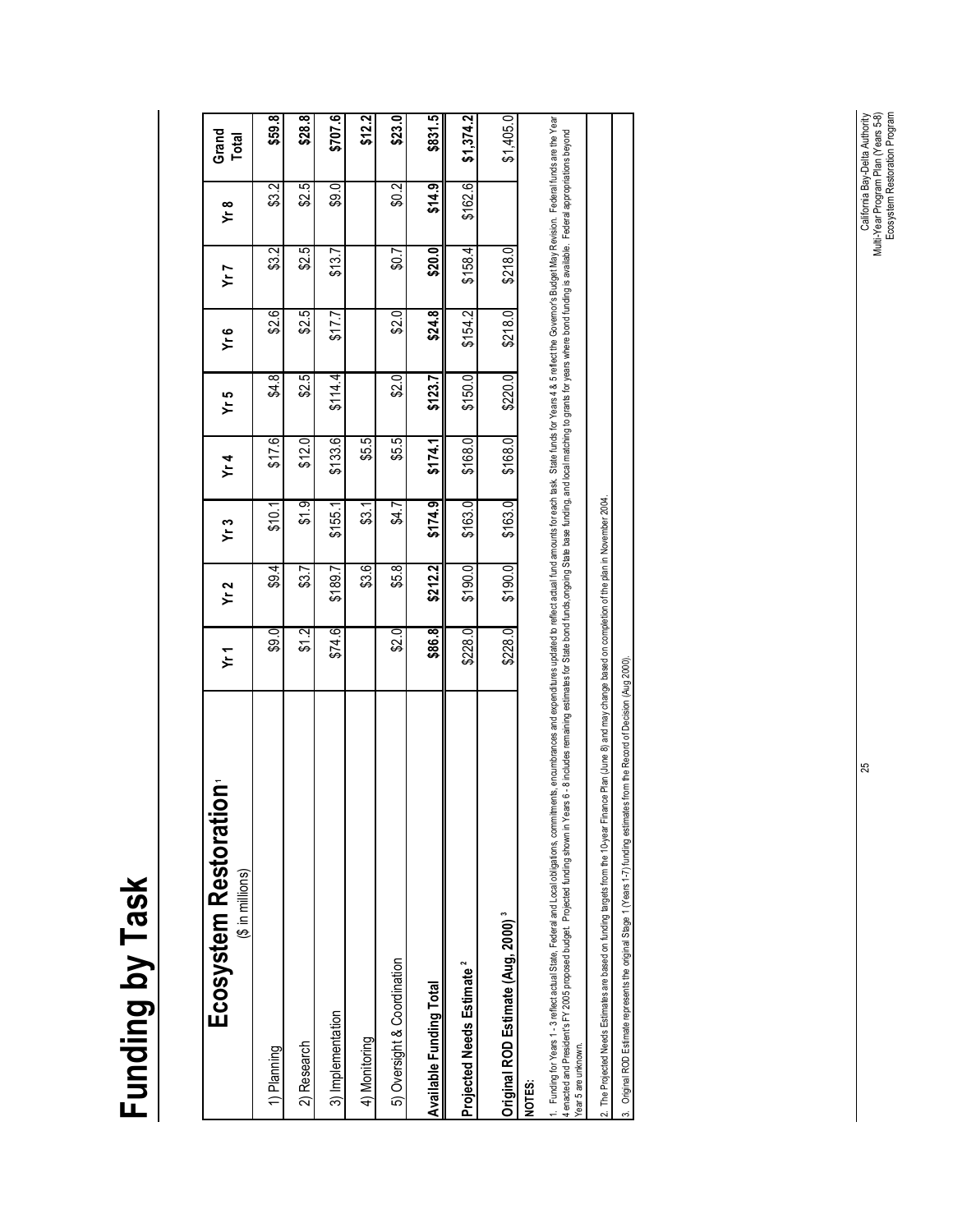# **Geographical Distribution of Activities**

Among the ways in which ERP categorizes its activities is by ERP Region, or geographical distribution of its activities. The ERP geographic scope differs slightly from the overall Bay-Delta Program regions because the focus of the ERP is on the Bay-Delta and its watersheds. The ERP geographic scope fits within four of the five CALFED regions; activities within the ERP geographic scope are further divided into ERP ecological management zones (EMZs). These EMZs are subdivided into smaller ecological management



units (EMUs).For example, EMZ-1, the Sacramento-San Joaquin Delta and EMZ-11, the Eastside Delta Tributaries are both part of the ERP Delta Region. These EMZs are divided into four and three EMUs, respectively.

The figure shows the ERP geographic scope; the solid areas represent the area where most of the ecosystem restoration activities have taken place, as guided by the Ecosystem Restoration Program Plan (ERPP) and other guiding documents. For more information please see the ERPP Strategic Plan.

The tables below show ERP funding by ERP Region and by ERP topic areas. Topic areas provide a better depiction of the variety of ERP projects than organizing by goals would achieve. In terms of percent of total money allocated (\$476,062,604), two-thirds of the funds are allocated to projects in the Sacramento

and Delta regions, while the remaining two regions and the Multi-Region, Landscape and Program-wide category make up the final third. Chart 1 shows the percentages of project dollars spent in each region.



## **Chart 1. ERP Project Funding by ERP Region**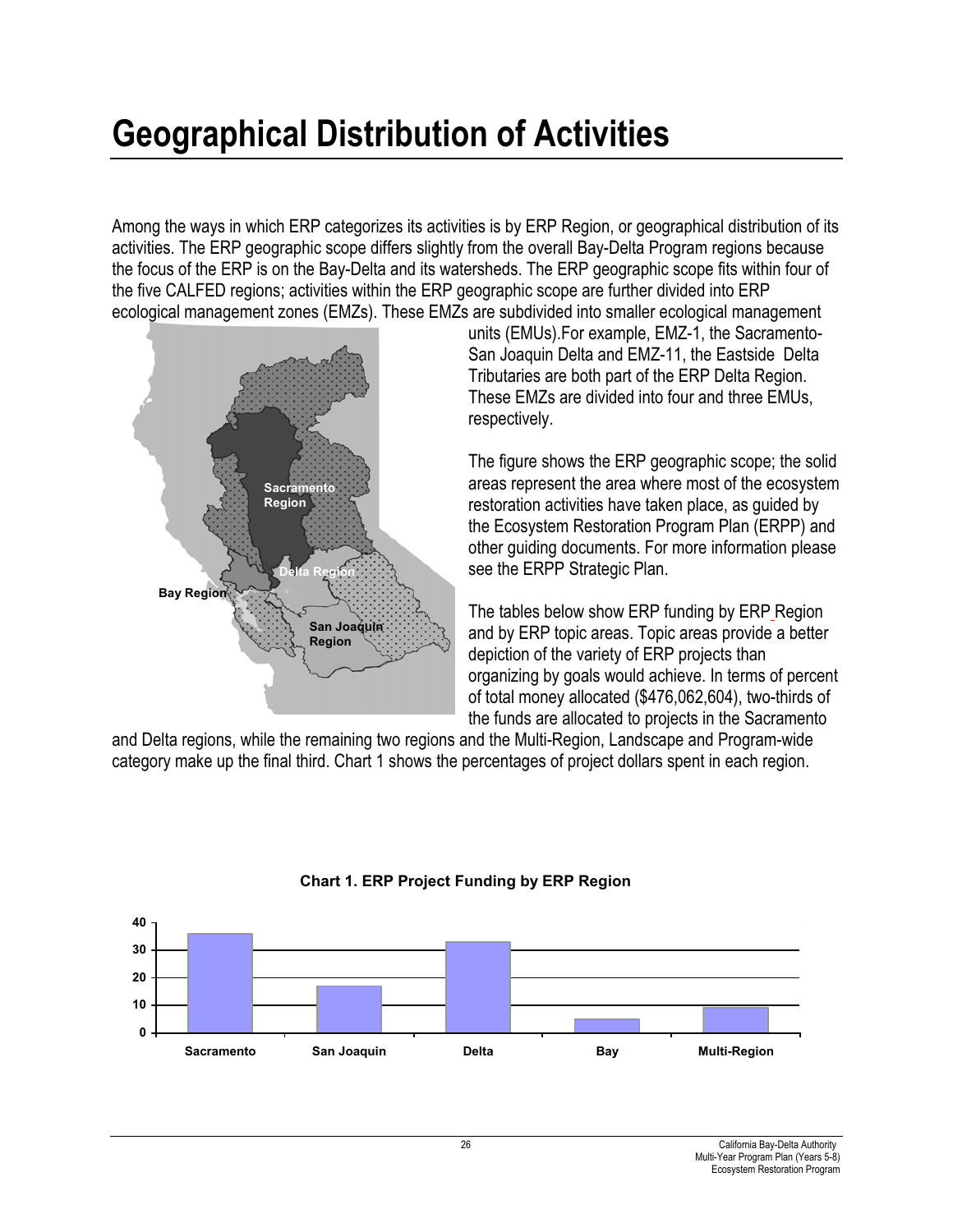## **Regional Spending**

#### *Percent of total spent on Sacramento Region ERP Actions*



#### *Percent of total spent on San Joaquin Region ERP Actions*



#### *Percent of total spent on Delta and Eastside Tributaries Region ERP Actions*